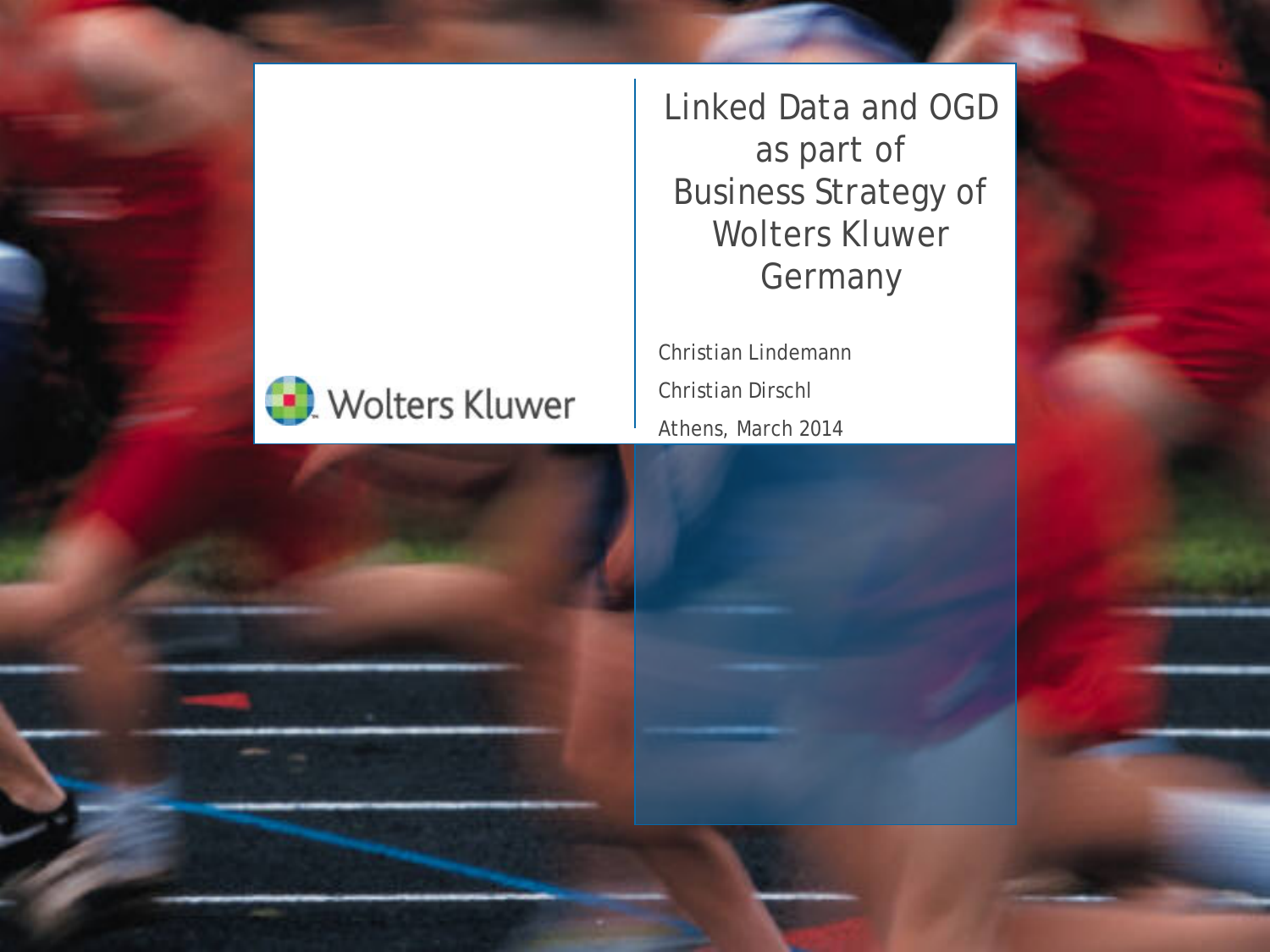#### Agenda

# **1. Print is legacy business!**

**2. Evolution is not enough!**

**3. Governance and responsibility are key!**

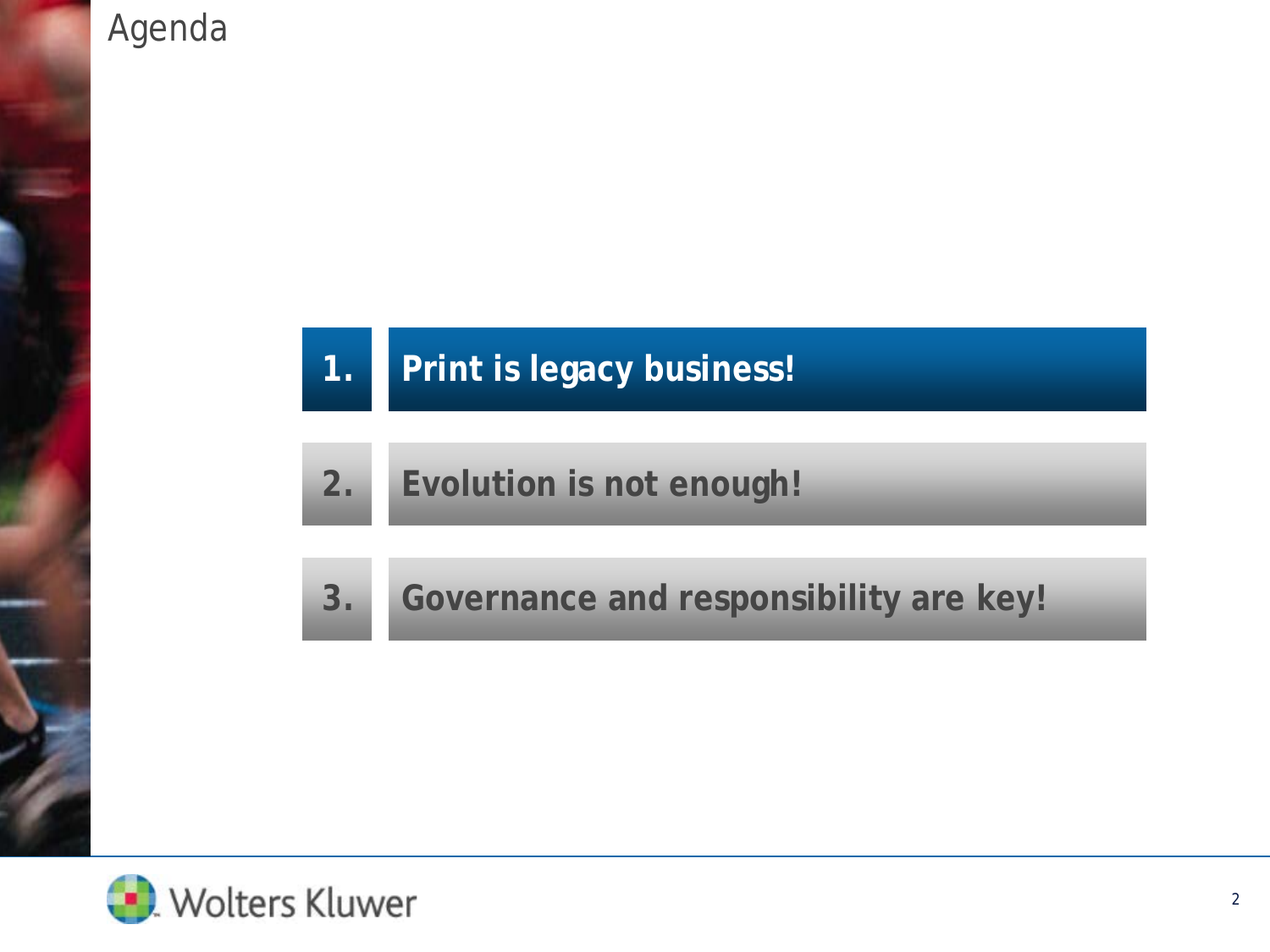Successful marketing and usage of individual products in print – Booktrade as a "bookshelf" and high tolerance of heterogeneity



**Central Value Proposition of individual products**

- Renowned authors
- High quality secondary contents
- Well-structured formats
- Highly based on re-use of OGD

#### **Marketing**

- **Promotion of individual** products using traditional methods like mailings, ads etc.
- Sales via booktrade as a "bookshelf"
- Direct marketing and retail distribution of pure subscription products



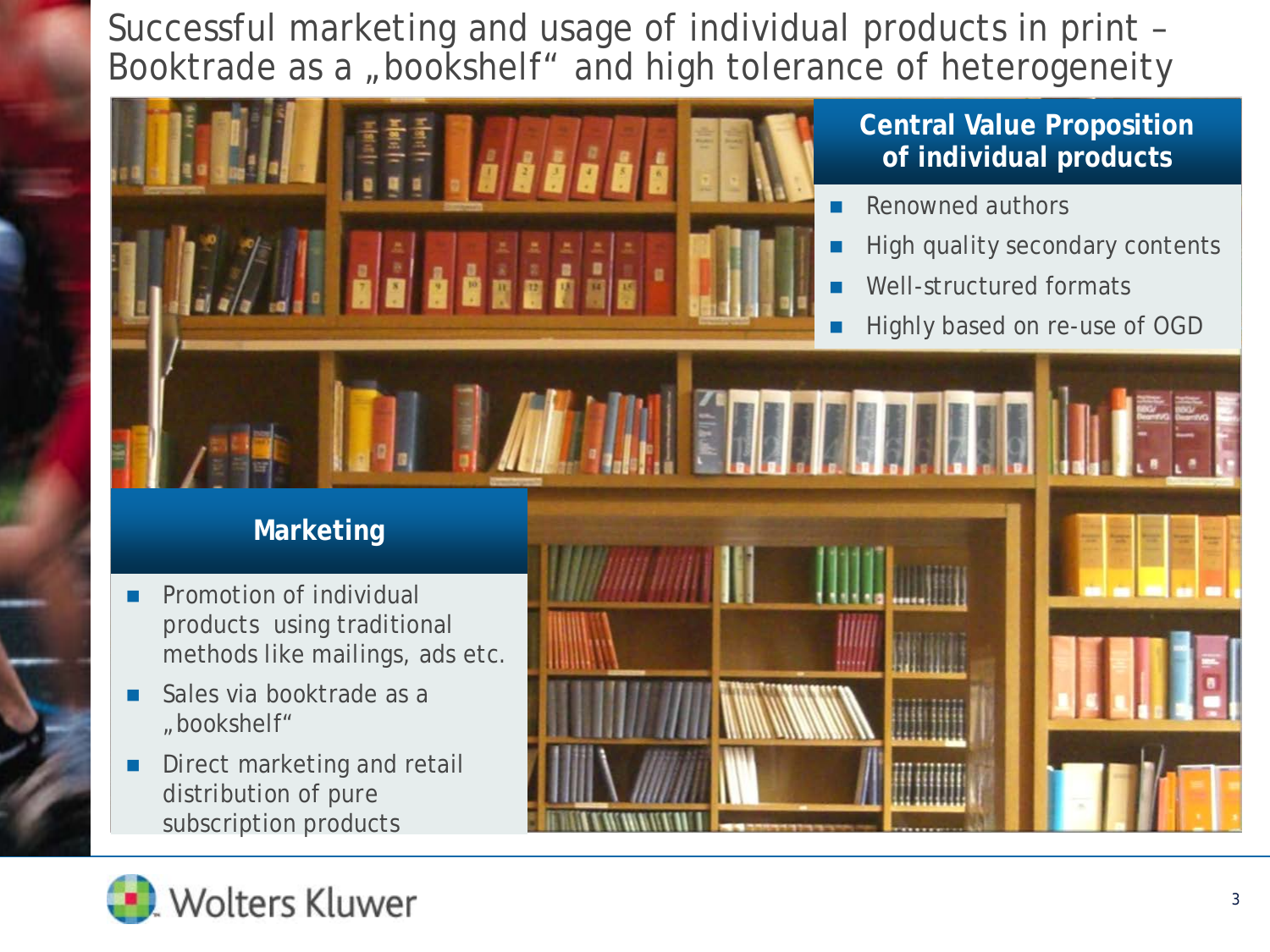Main current technology trends change the requirements and processes of our customers …



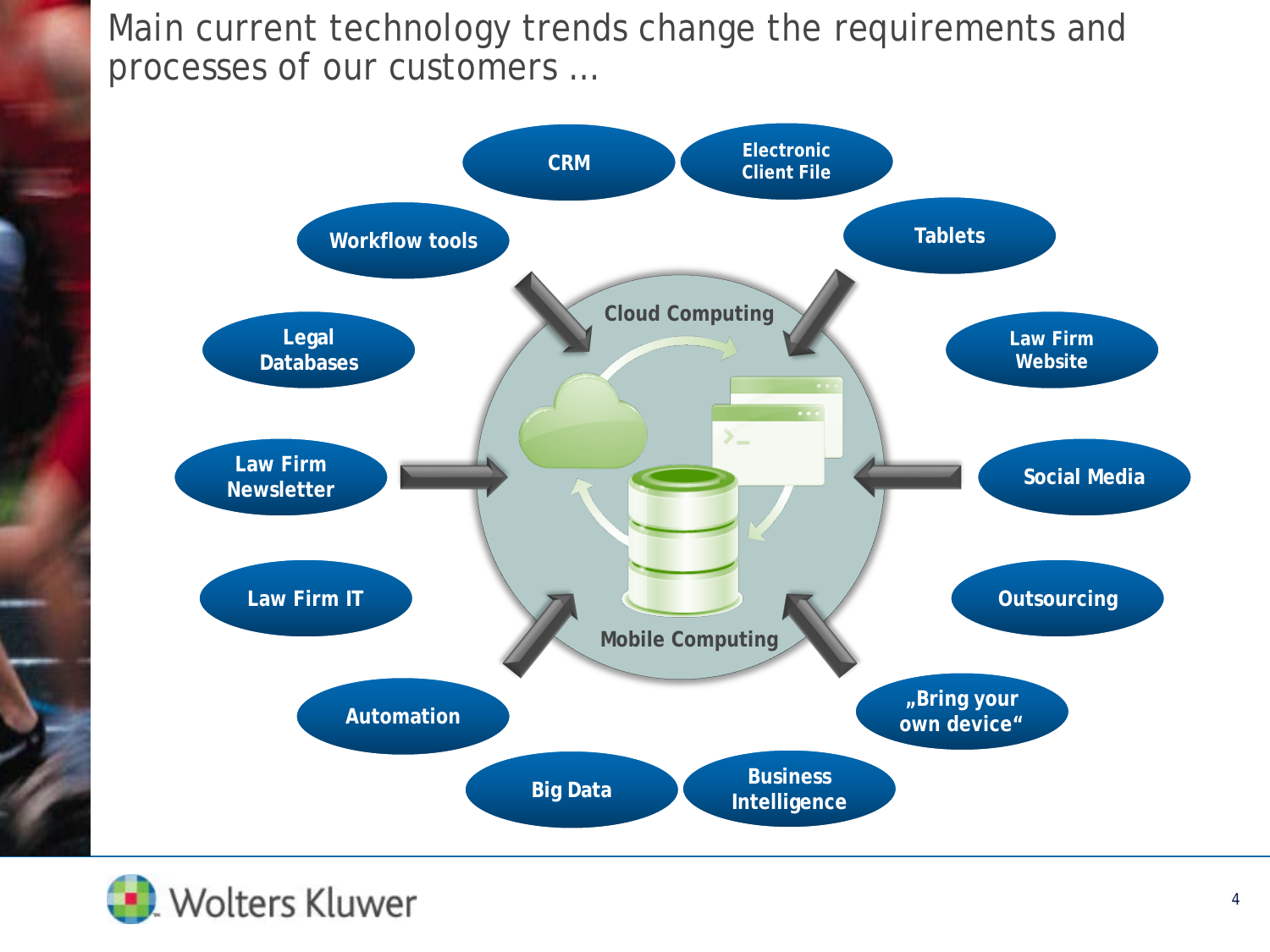… require new products and services with additional values …

# **Print Digital NDDIES**



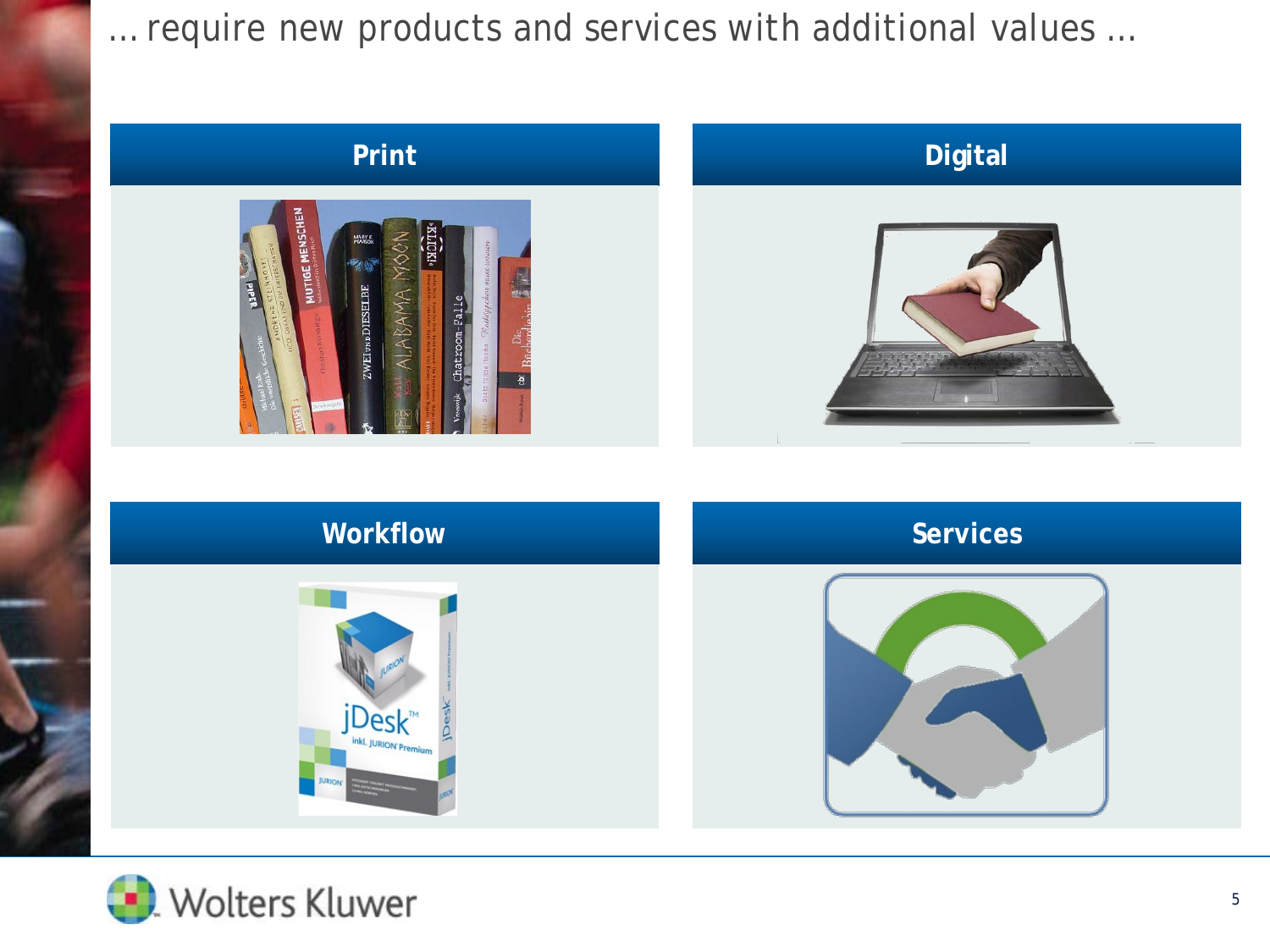

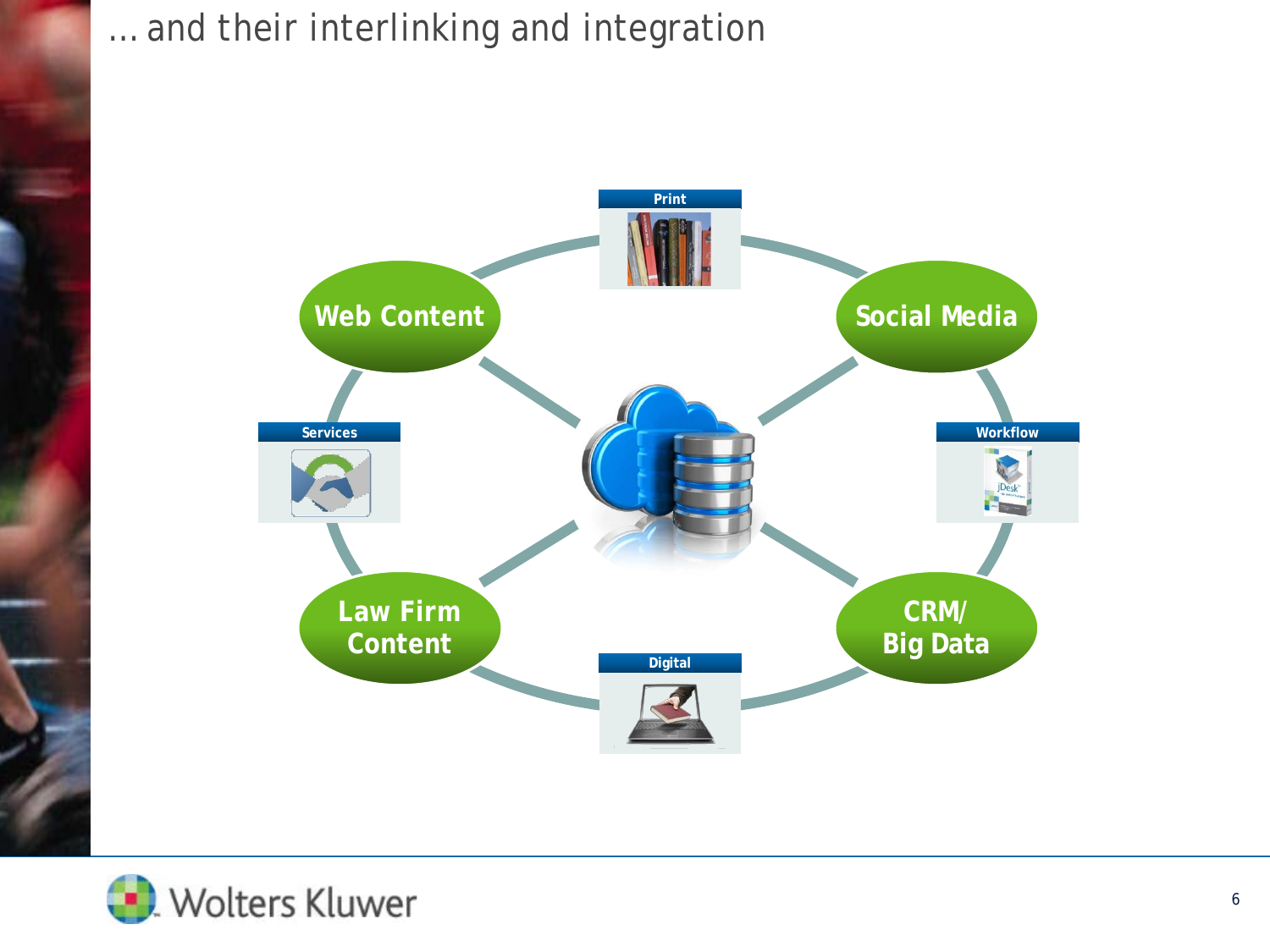

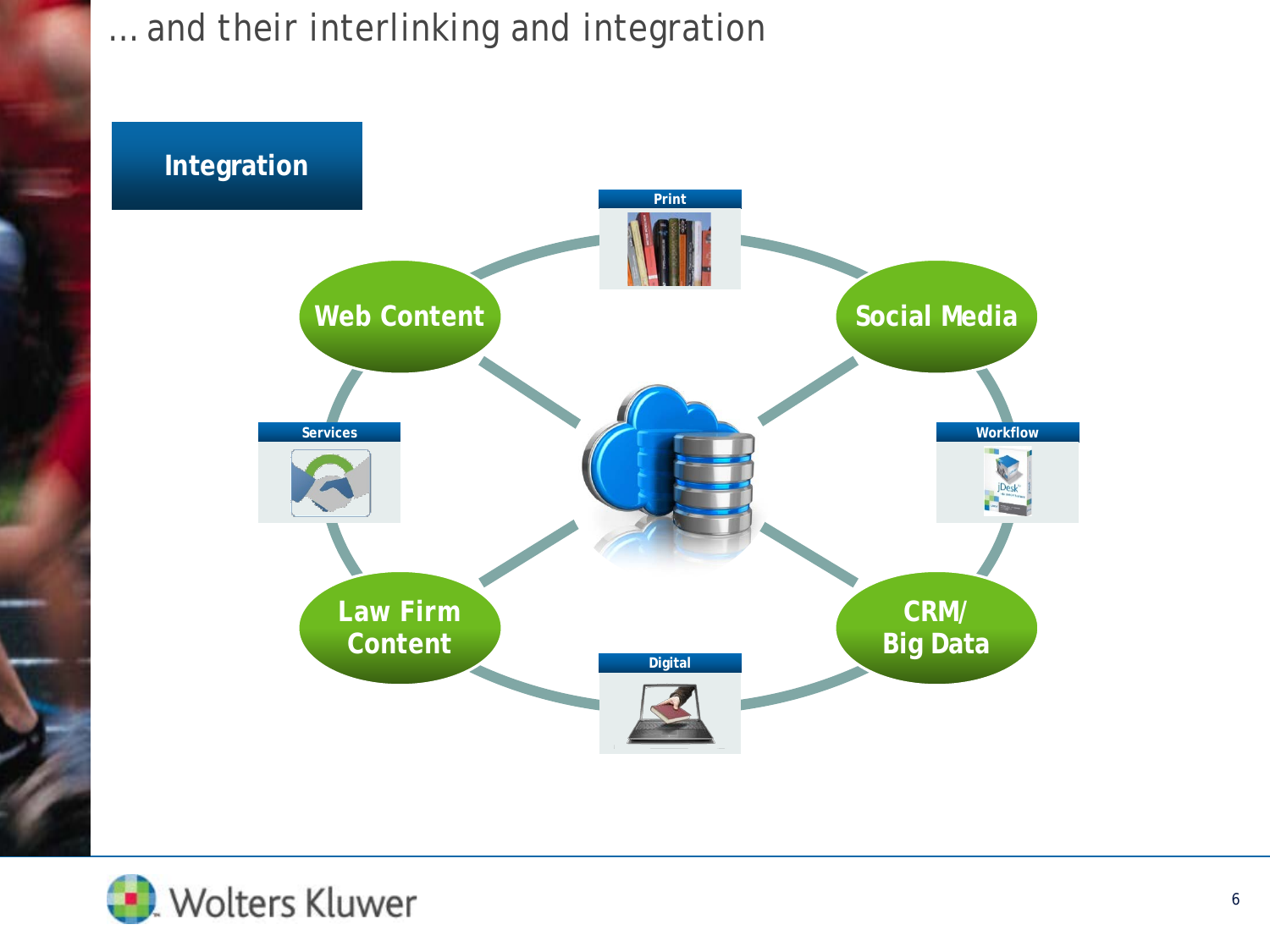

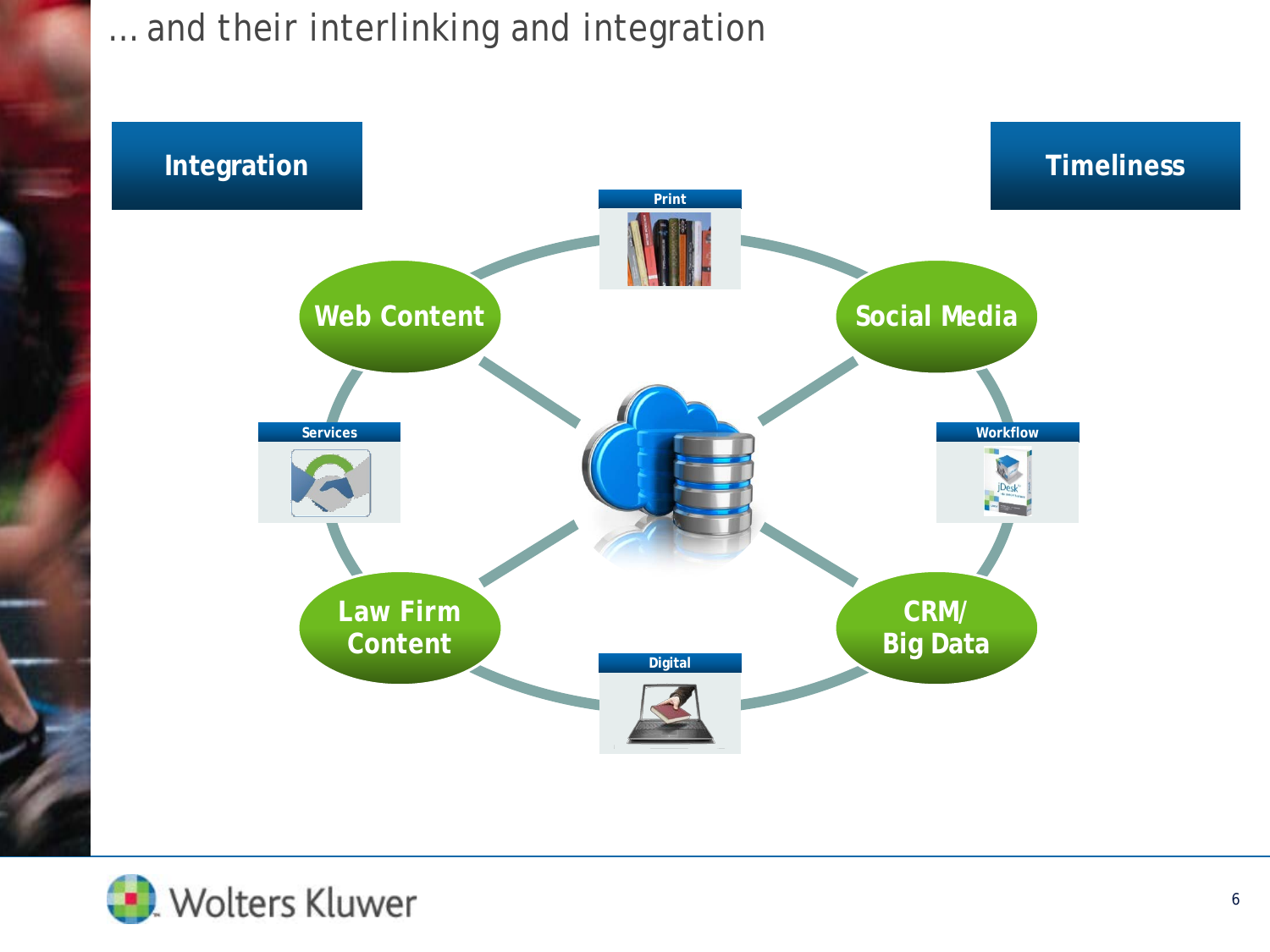

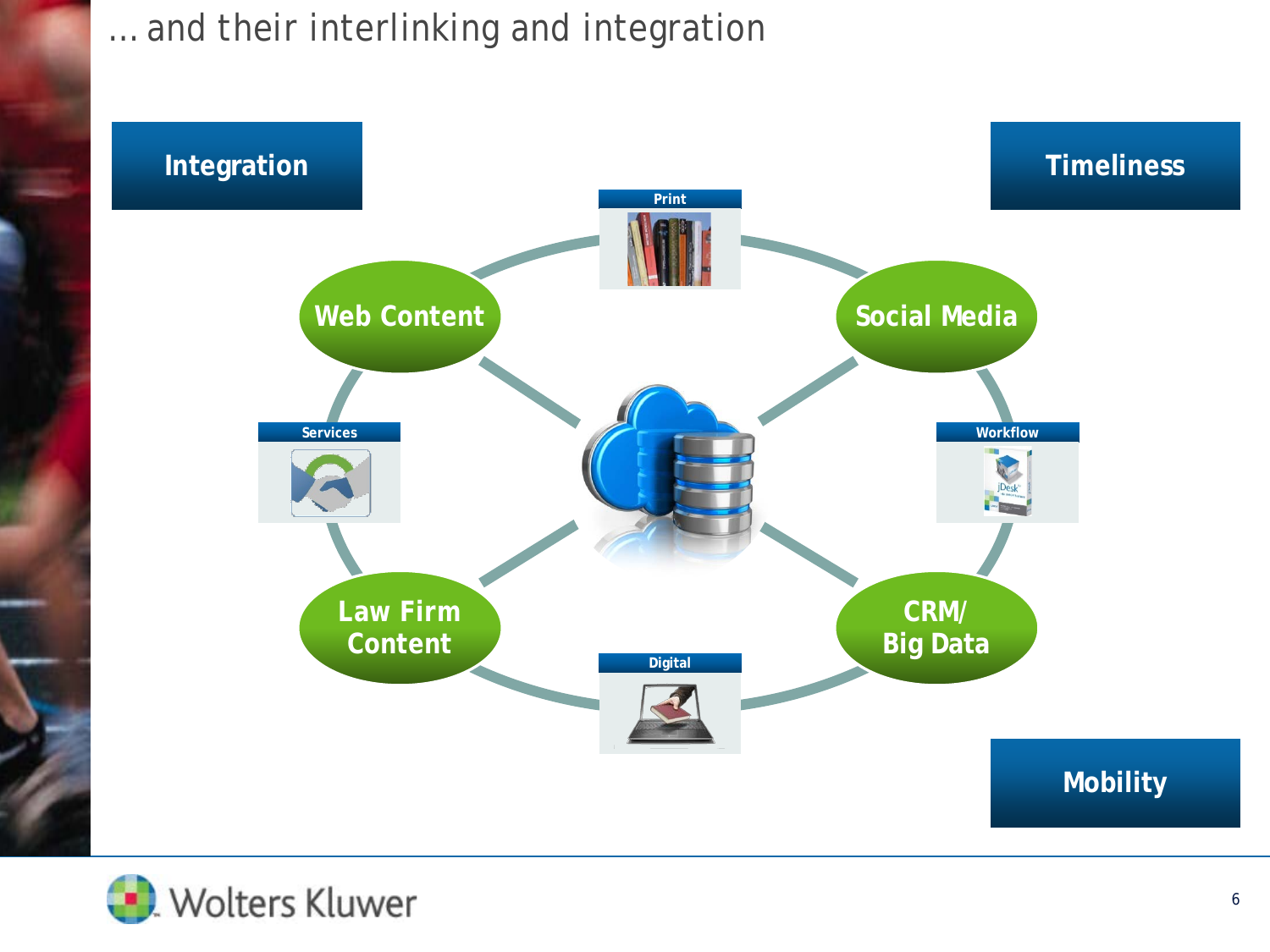

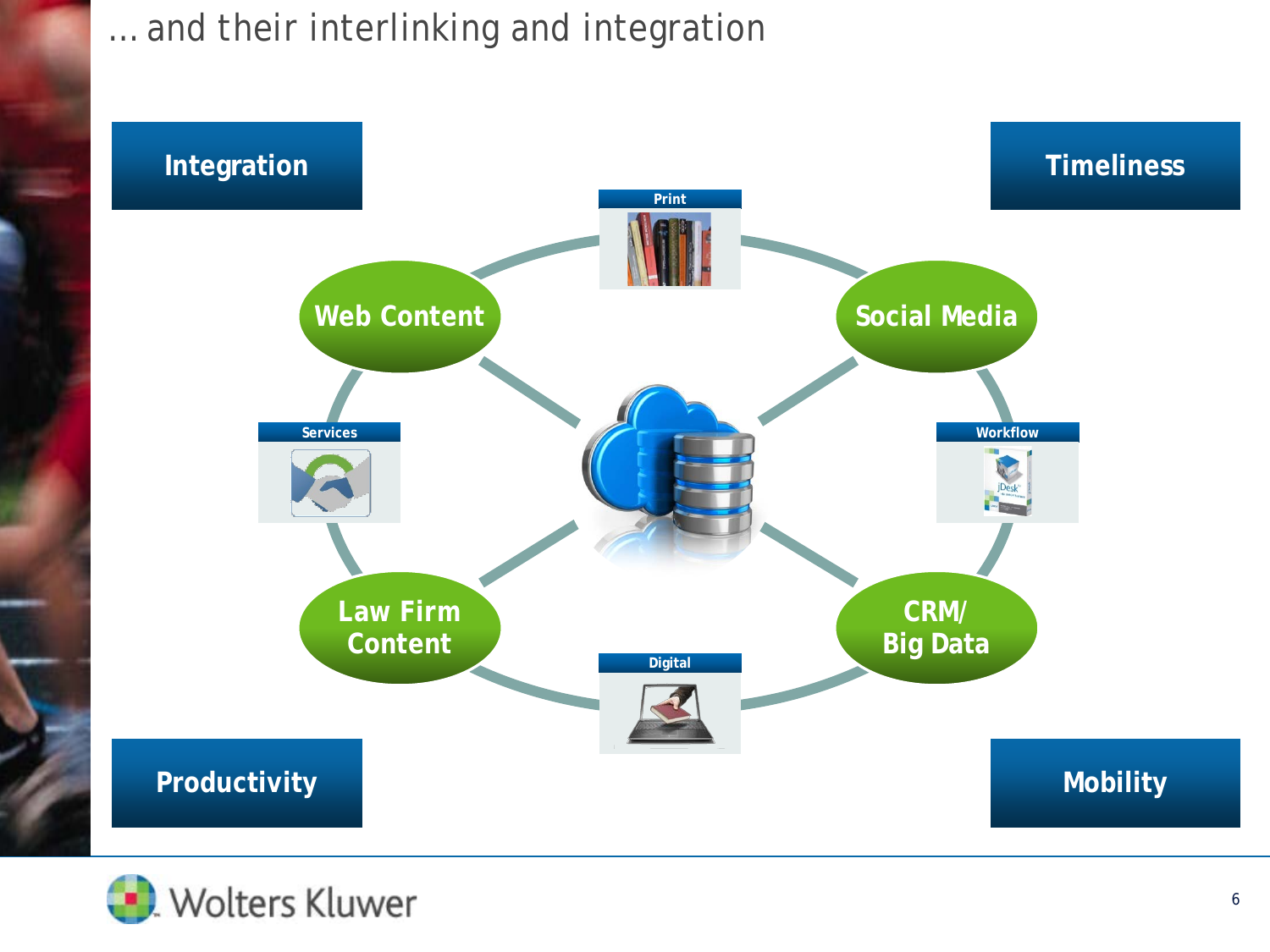#### The demand for professional information solutions changes

|                   | <u>Hauttional work environment</u>                                                                                                  | <b>NEW UIGHT WOLK CHAIN OF BITTING</b>                                                                                               |
|-------------------|-------------------------------------------------------------------------------------------------------------------------------------|--------------------------------------------------------------------------------------------------------------------------------------|
|                   | Prisoner<br><b>Beck'sche</b><br>Notar-<br>Handhuch<br><b>BGB</b><br>Listen<br>4. Auflac<br><b>C.H.Bick</b><br>C.H.Beck<br>C.H. Bock |                                                                                                                                      |
| Integration       | Manual/intellectual covering products<br>of various publishers                                                                      | Integrated access to all relevant contents and<br>sources, covering various publishers and<br>supported by a consistent search logic |
| Produc-<br>tivity | Limited on adequate design of<br>individual titles                                                                                  | <b>Integrated Workflows and Tools</b><br>(e.g. document processing), direct<br>access to OGD sources                                 |
| <b>Timeliness</b> | Fast release of titles related to<br>reforms etc. anticipated                                                                       | Daily Updates from all sources,<br>news and analysis<br>de-coupled from release dates                                                |
| <b>Mobility</b>   | Limited usage, restricted locally to<br>libraries, lawyer's offices etc.                                                            | Ubiquitous use and processing of<br>information                                                                                      |

**Traditional work environment New digital work environment**

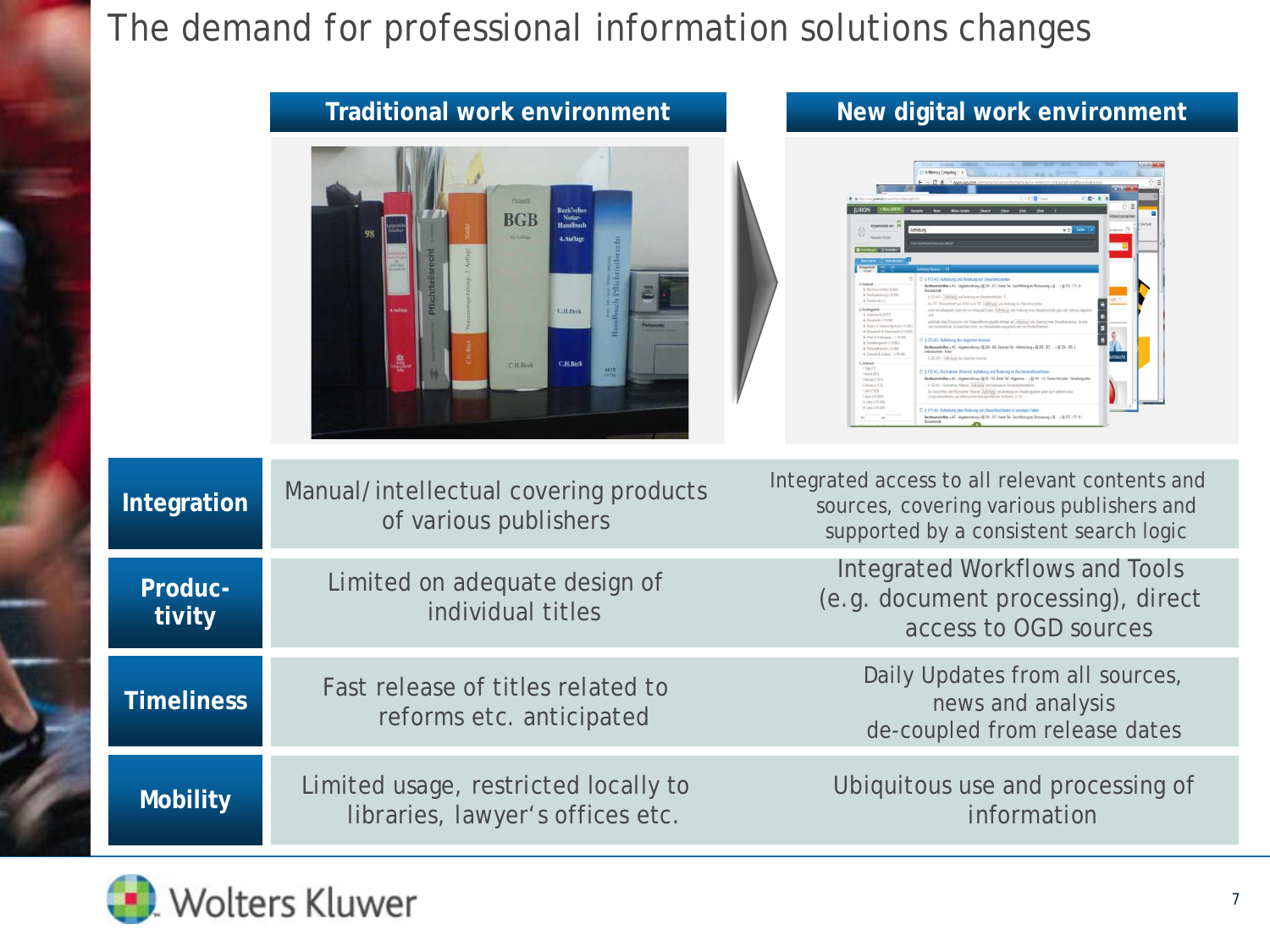#### Agenda

## **1. Print is legacy business!**

## **2. Evolution is not enough!**

## **3. Governance and responsibility are key!**

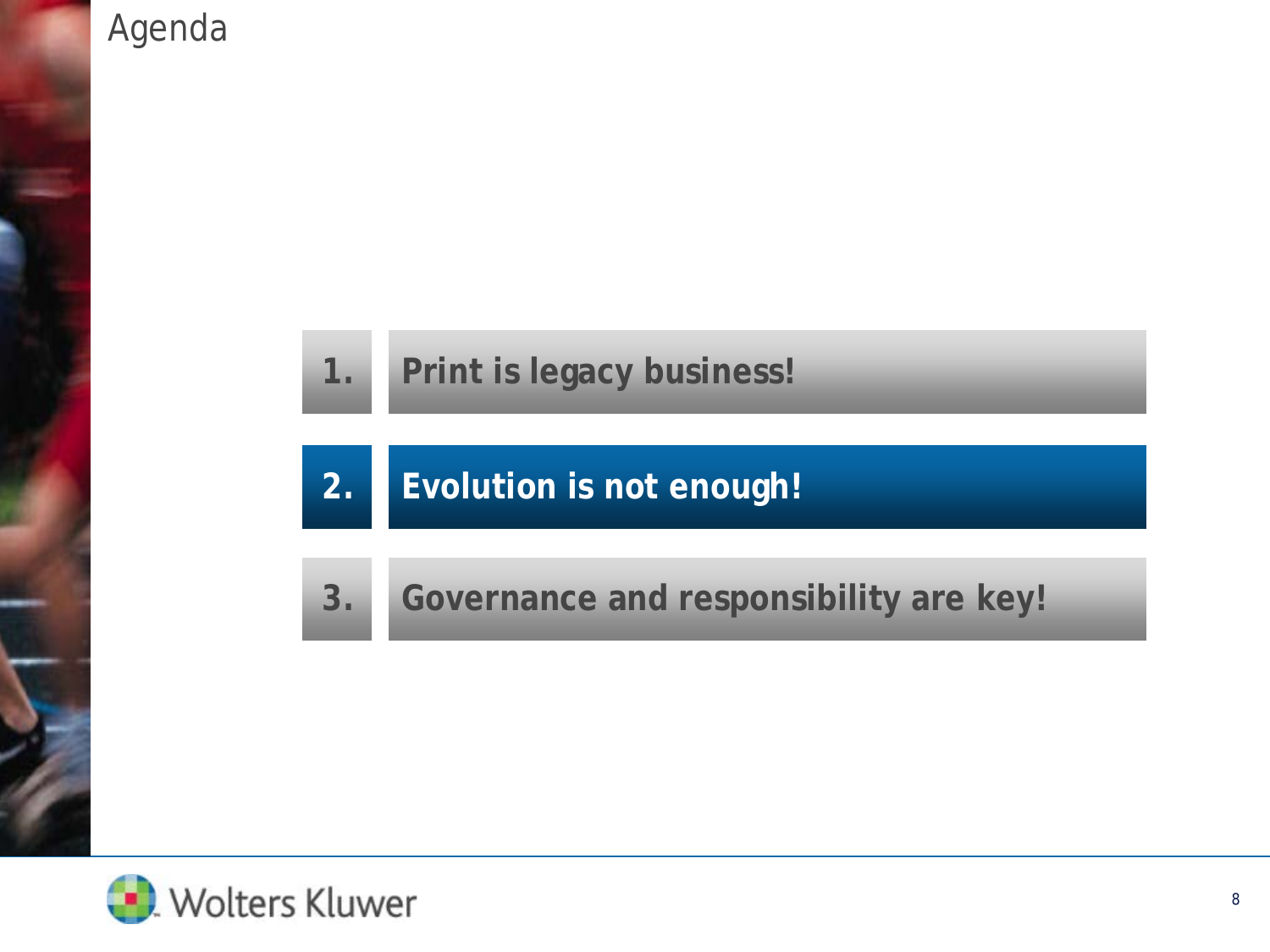



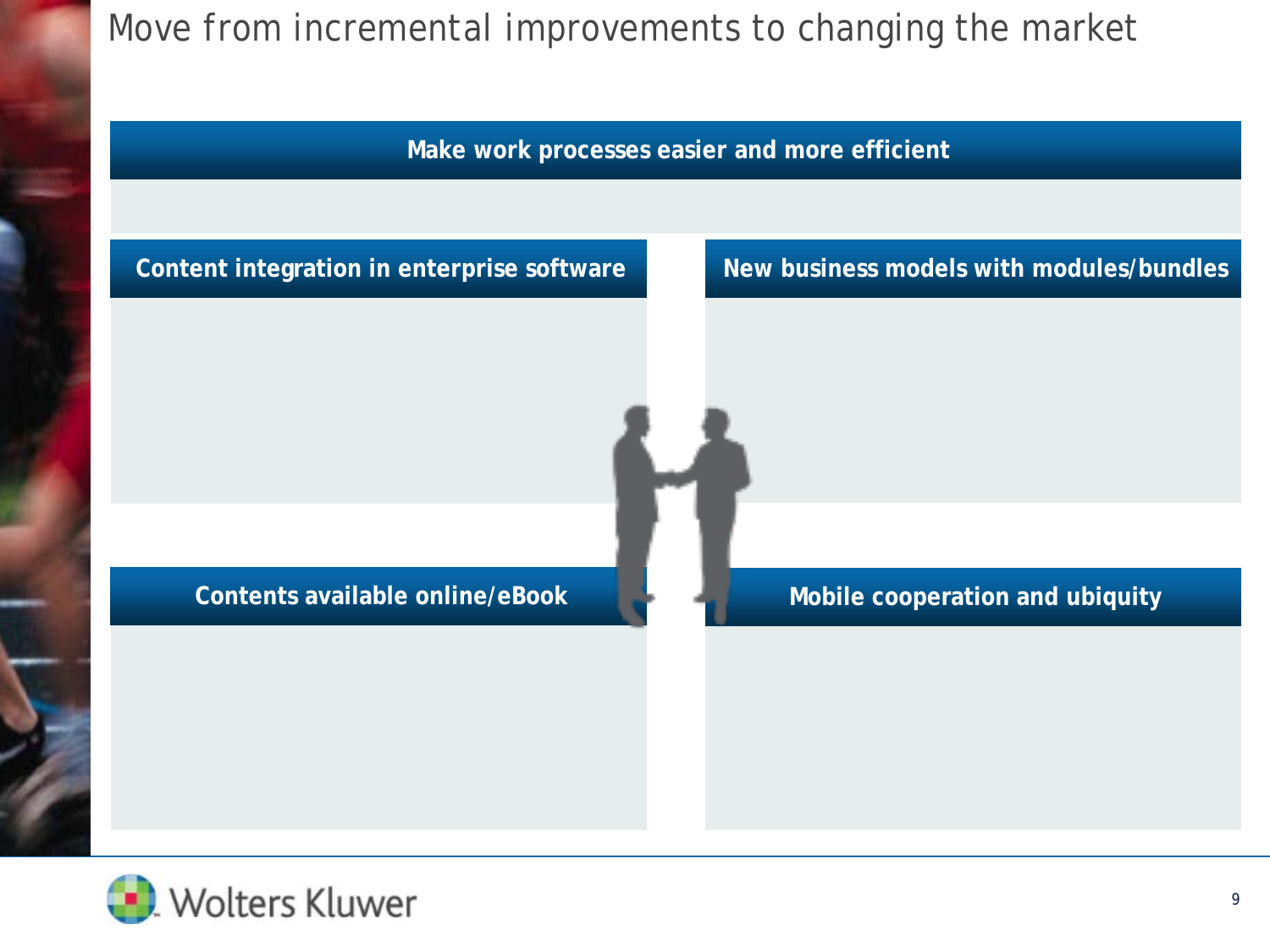**Make work processes easier and more efficient**



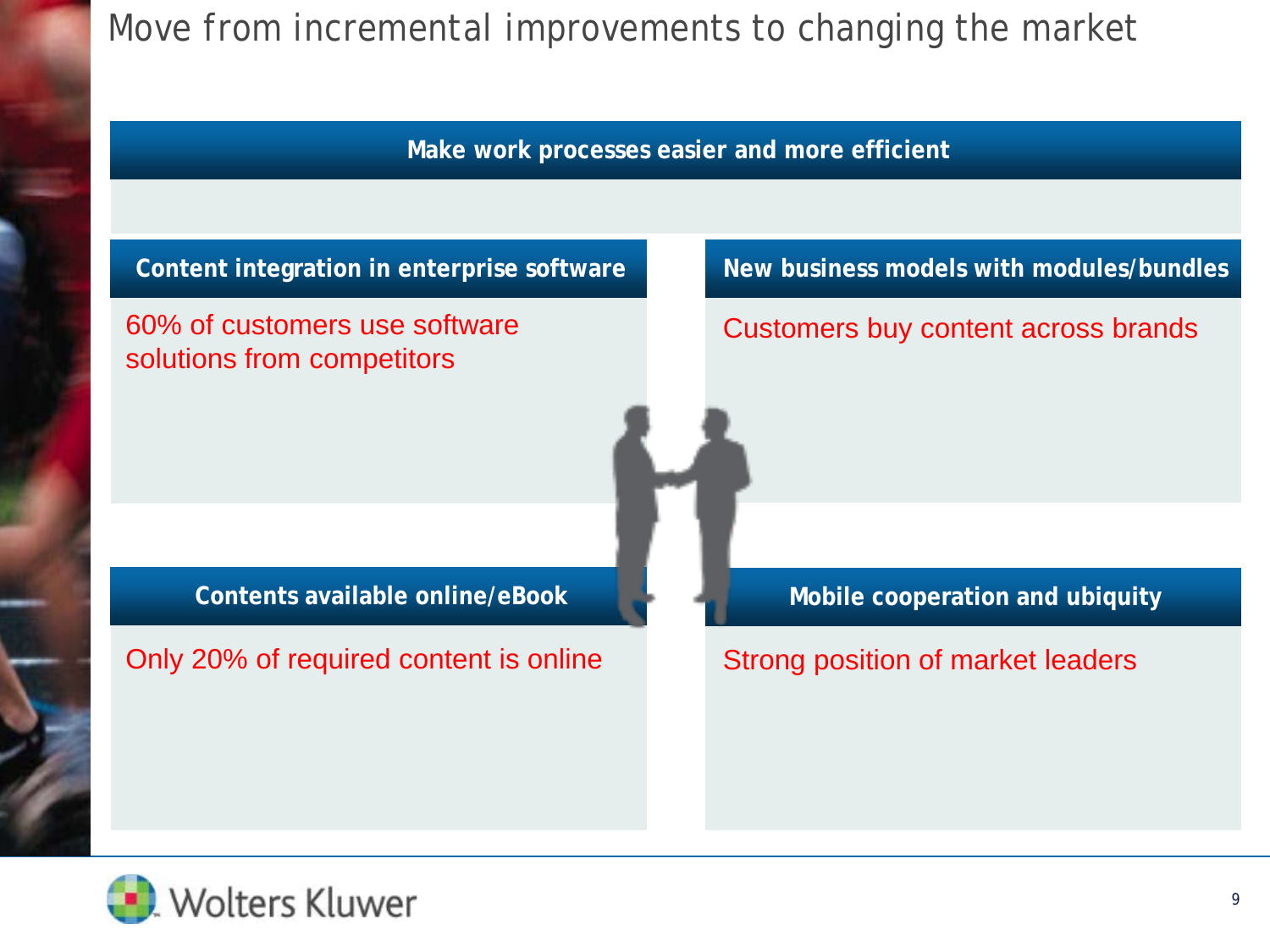

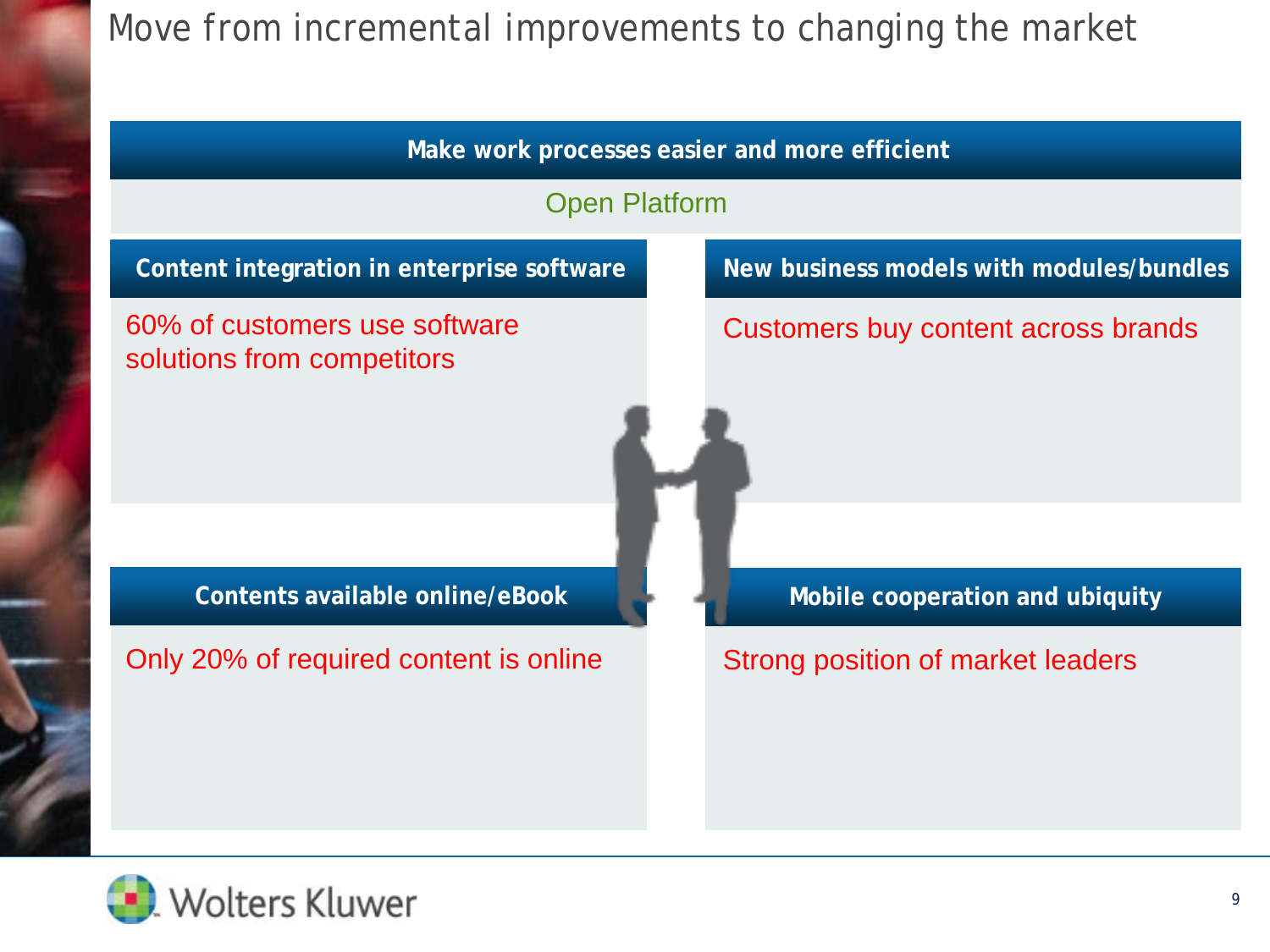

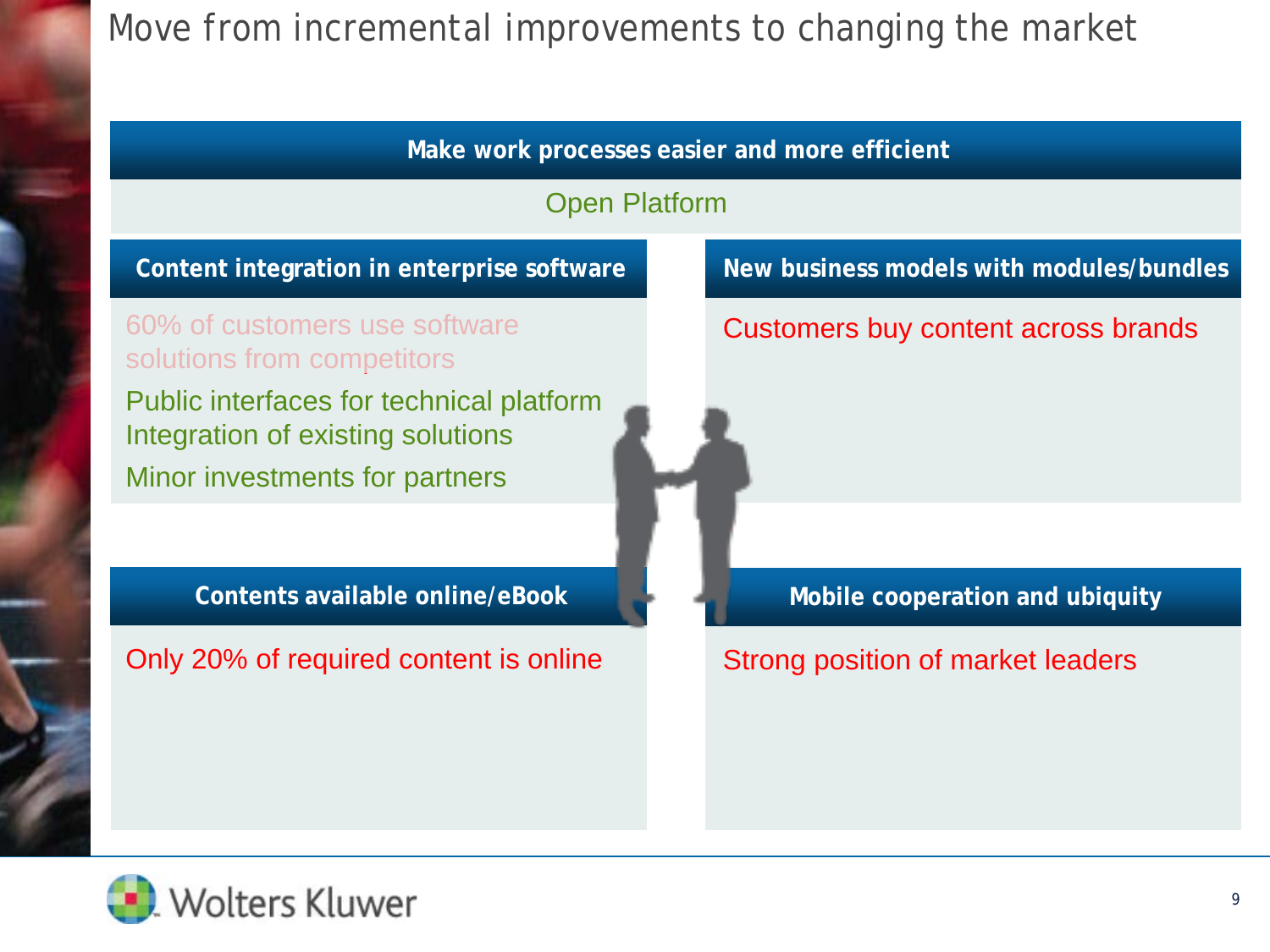

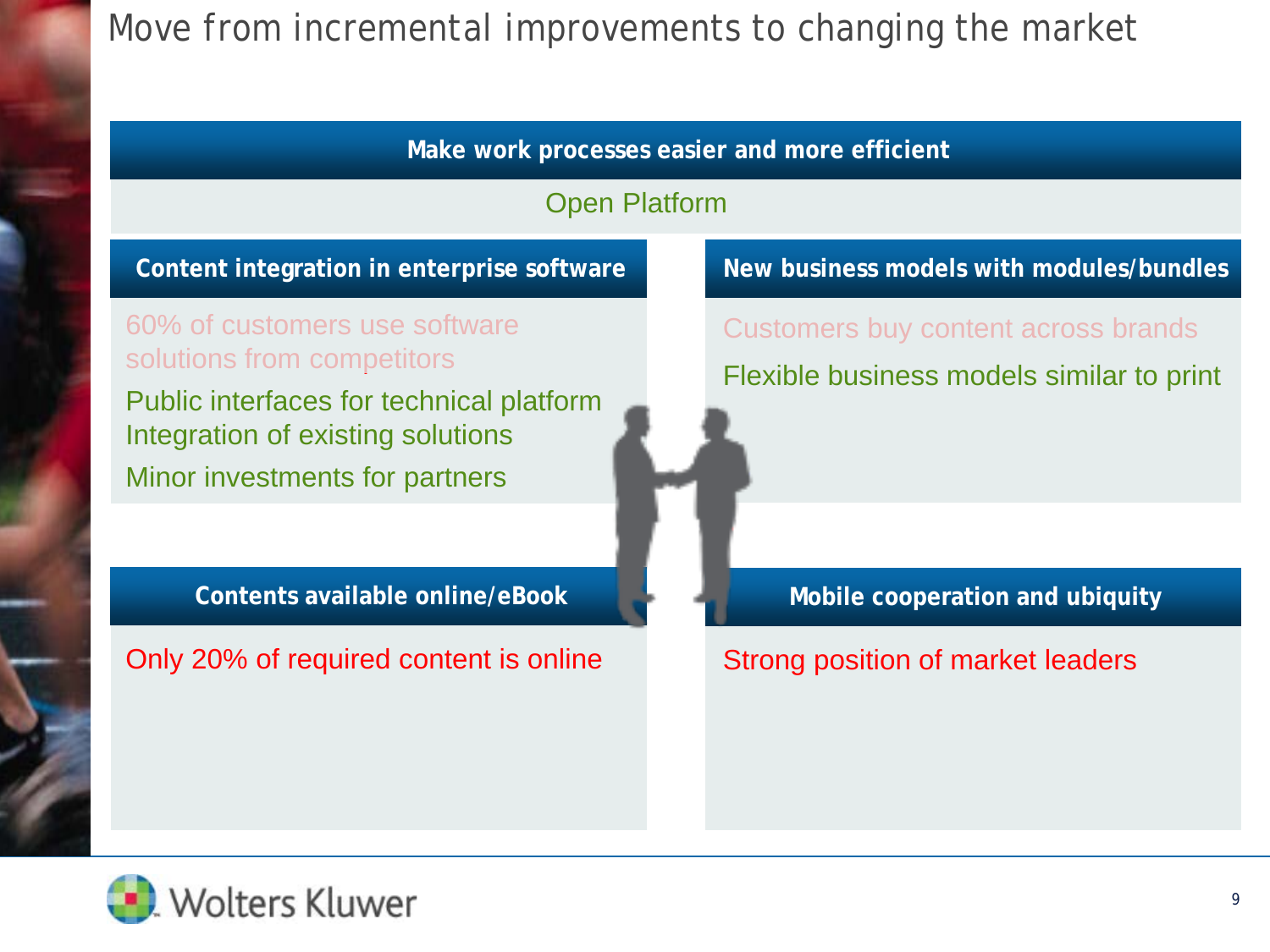

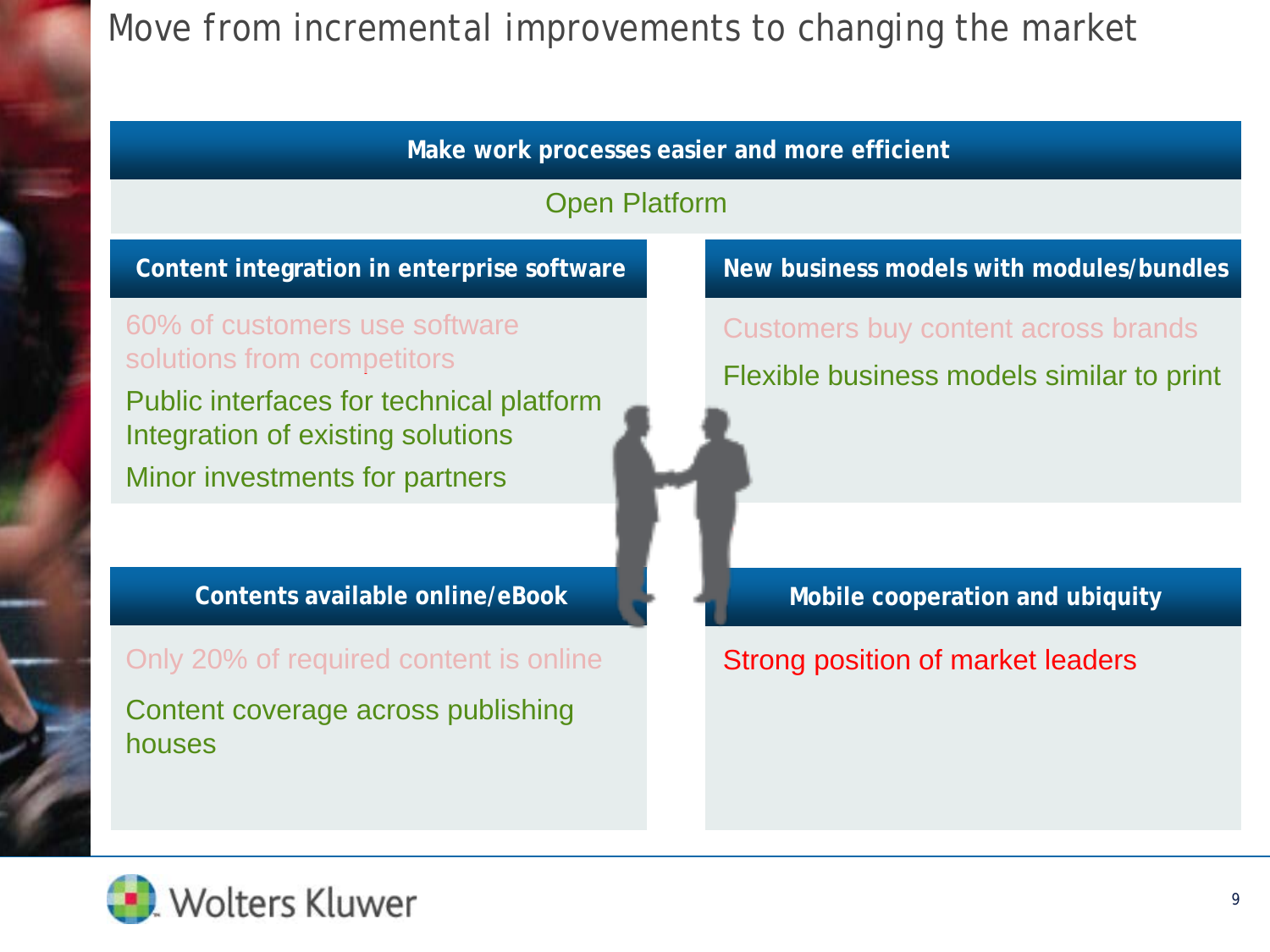

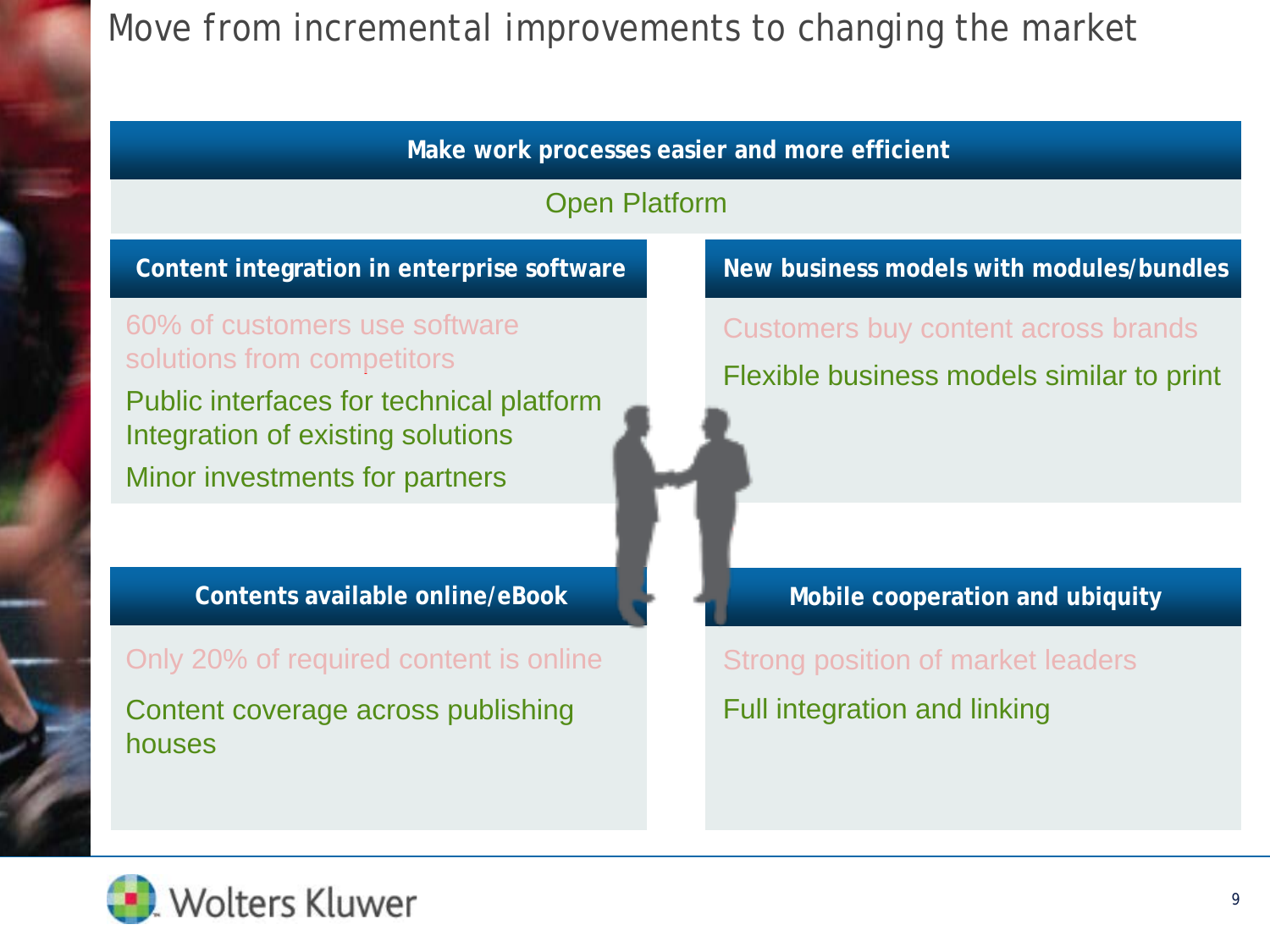Jurion as an open platform, enabling content integration of various publishers and sources



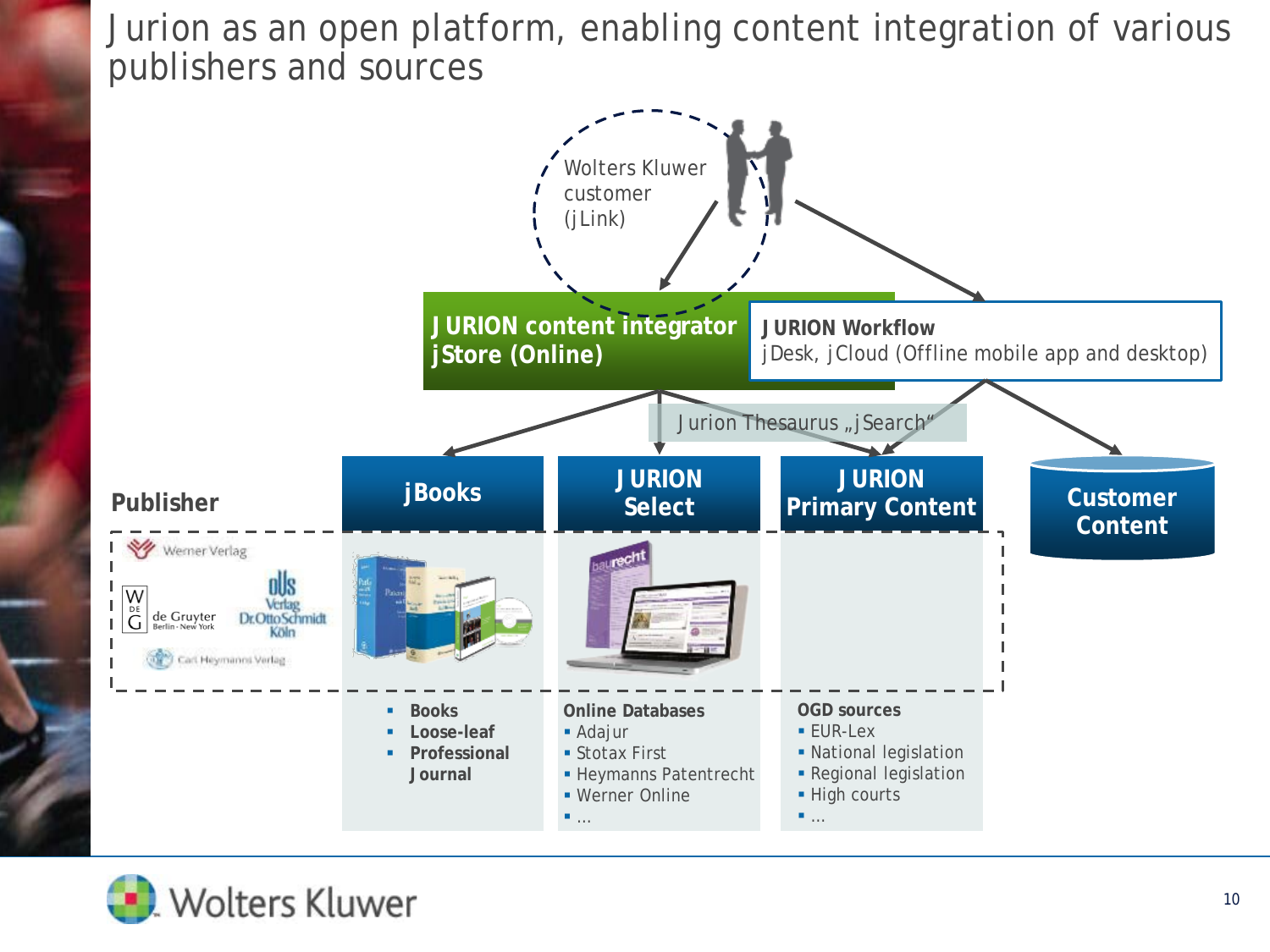#### Key Features / Value Proposition Jurion (customer)

| Integration       | All relevant contents from one source<br>٠<br>Integration of different formats (comments, loose-leafs, )<br>٠<br>Integration of different IT solutions in one system<br>٠ |                                                       |
|-------------------|---------------------------------------------------------------------------------------------------------------------------------------------------------------------------|-------------------------------------------------------|
| Productivity      | Improvement of workflow processes<br>٠<br>Increased effectivity to solve interdisciplinary problems<br>٠<br>Savings of time and effort due to improved search<br>٠        | ANTISTA RELEASE THE FIT TITLE TO WANT A STATE COMPANY |
| <b>Timeliness</b> | Fast product updates<br>٠<br>Direct updates of news and industry developments<br>٠<br>Direct updates of legislations, jurisdictions, comments etc.<br>٠                   | Flat                                                  |
| <b>Mobility</b>   | Ubiquitous use - no local limitations<br>٠<br>Synchronisation of all data "on the go"<br>٠<br>Independent from devices, working across platforms<br>٠                     |                                                       |

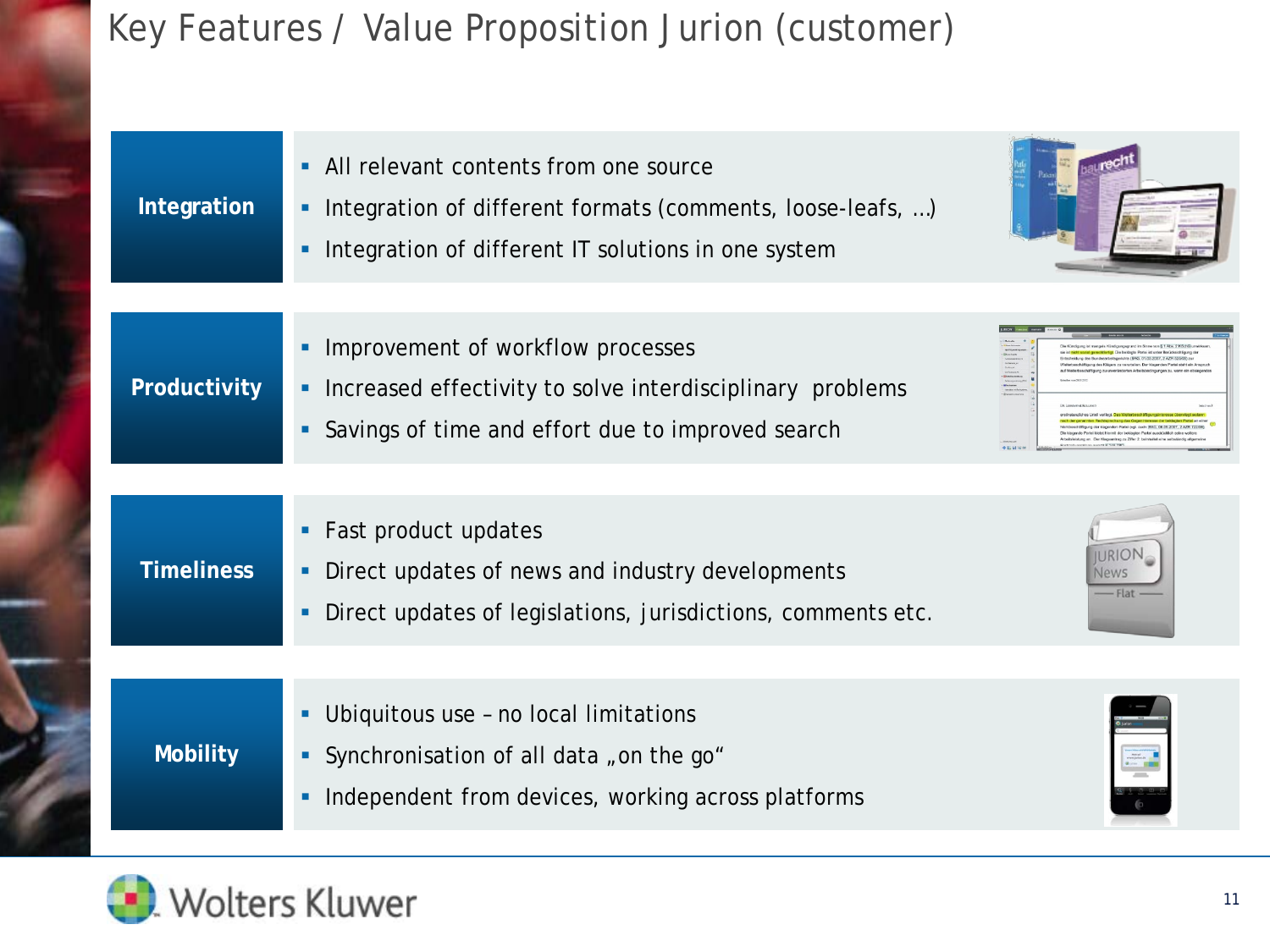

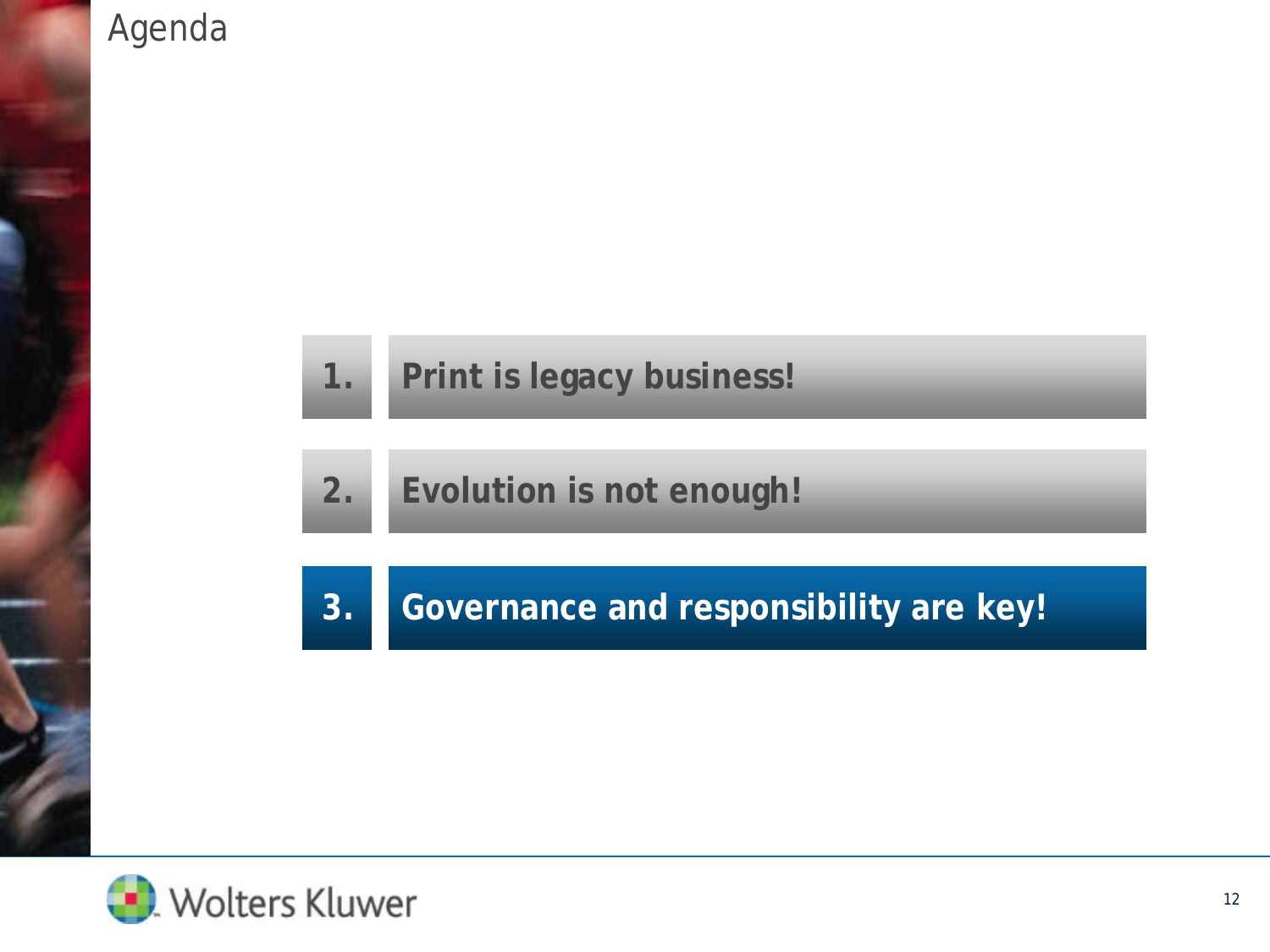#### Value Proposition Implementation

| Integration       | Creation of domain knowledge models as semantic backbone<br>Semantic web technologies as intelligent integration layer<br>ш<br>Ingestion of OGD data in a machine-readable standard format |
|-------------------|--------------------------------------------------------------------------------------------------------------------------------------------------------------------------------------------|
| Productivity      | • Streamlined processes spanning from acquisition to usage<br>Enrichment of contents by interlinking, contextualisation<br>and disambiguation                                              |
| <b>Timeliness</b> | Direct links to primary sources and their information assets<br>iurio<br><b>News</b><br>Updates creating alerts direct from the source<br>· Flat                                           |
| <b>Mobility</b>   | Information on changes processable everywhere<br>Extensive use of contextual information (geolocation)                                                                                     |

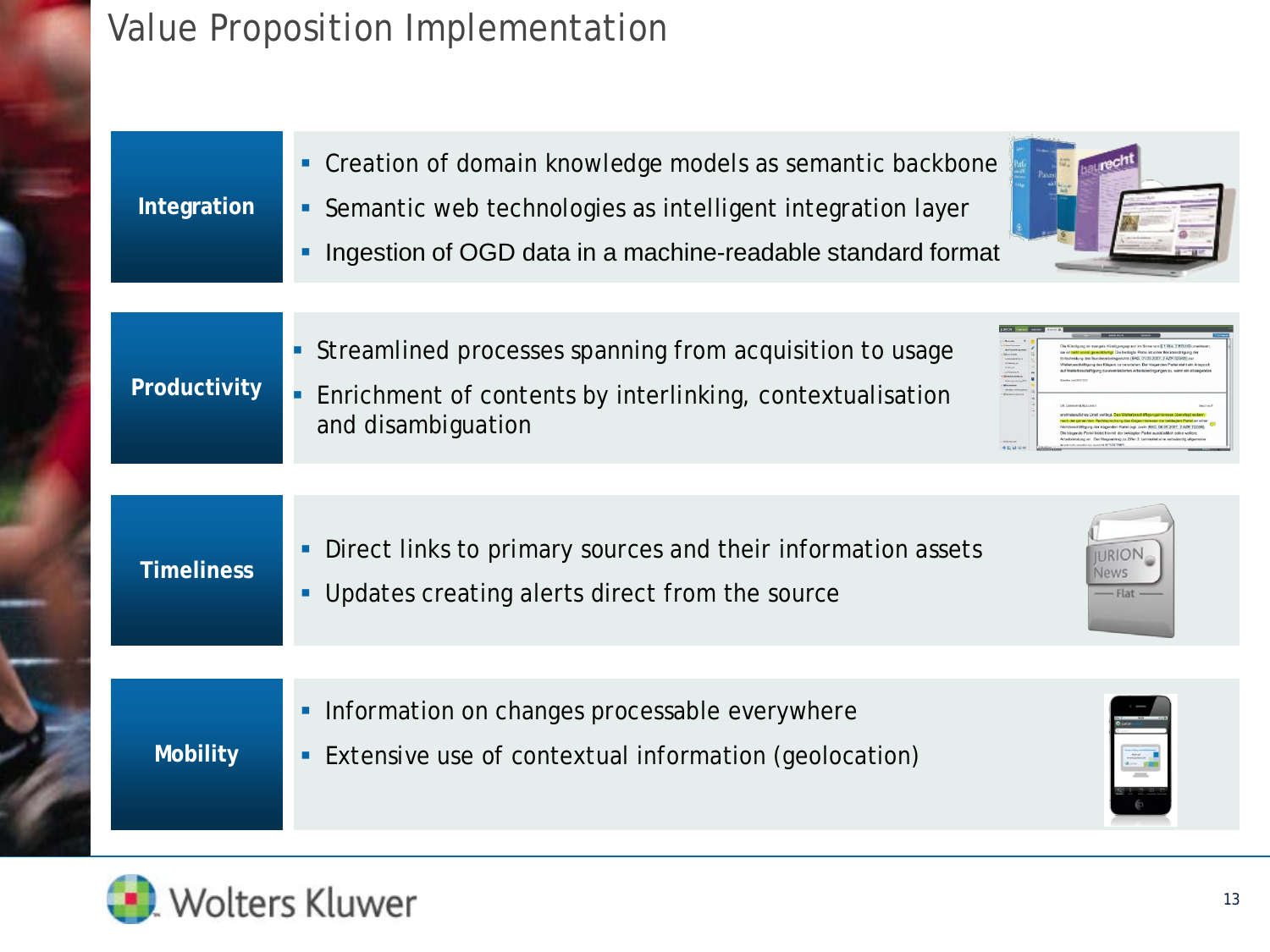## Multitude of enablers for getting the job done

| <b>Technology</b>  | Semantic Web technologies and standards<br><b>Common APIs</b><br>٠<br>• Tools to support Data and Information life cycle                                                                                                                         |
|--------------------|--------------------------------------------------------------------------------------------------------------------------------------------------------------------------------------------------------------------------------------------------|
| <b>Information</b> | • OGD direct from source prepared for automatic processing<br>Responsibility for data quality and governance remains with data owner<br>٠<br>Proper licensing and IPR strategy implemented                                                       |
| Knowledge          | Domain knowledge made accessible as important asset<br>٠<br>User generated content as new input stream for knowledge sharing<br>٠<br>Data curation and development as widely supported core process<br>٠                                         |
| Application        | Mashups connecting data from different sources to support e.g. European job market<br>• Accelerating innovation cycles by enabling fast application development<br>Introducing new paradigms for information usage in multiple environments<br>٠ |

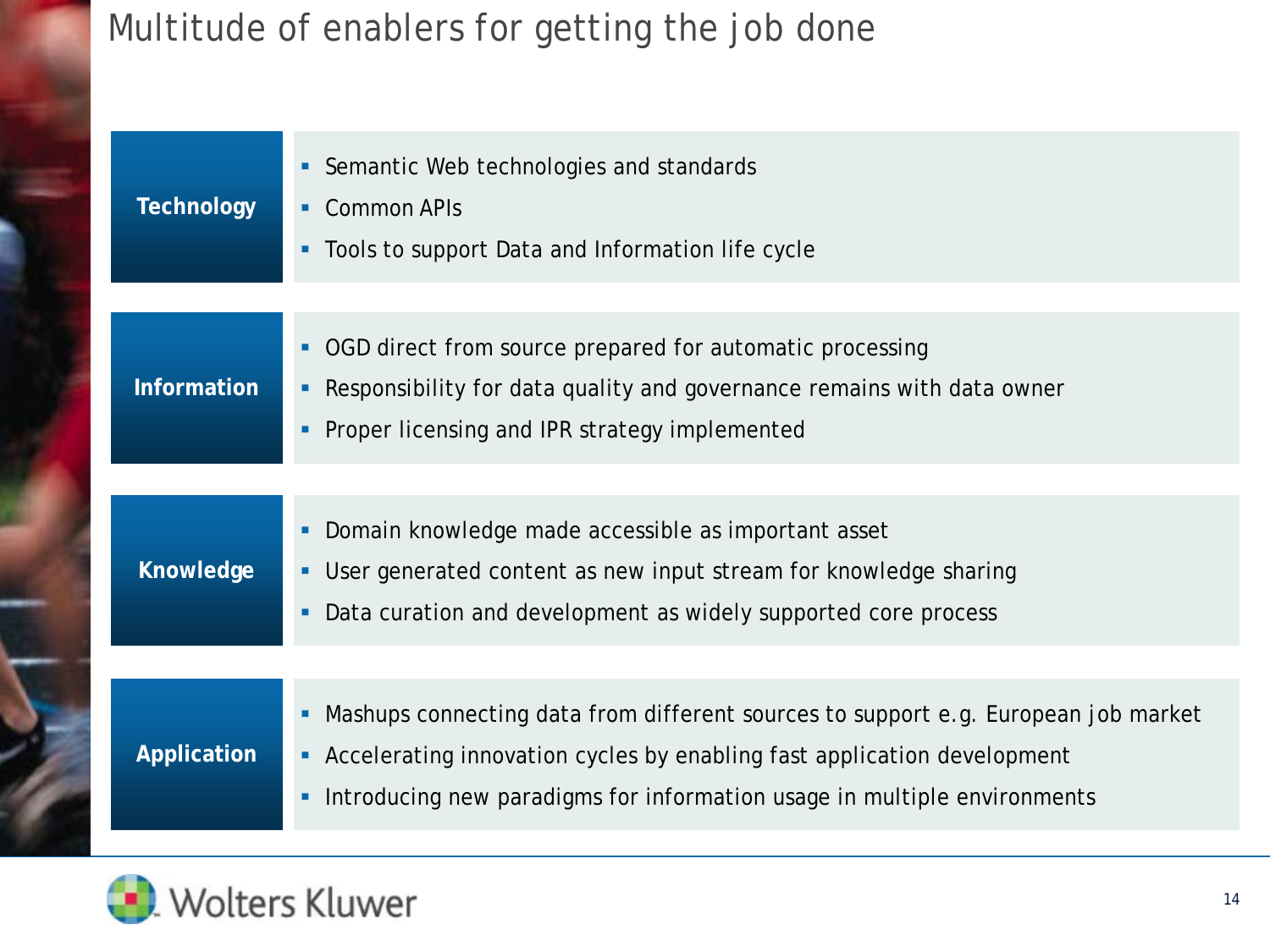Content and semantic search architecture WK Germany - Initiatives



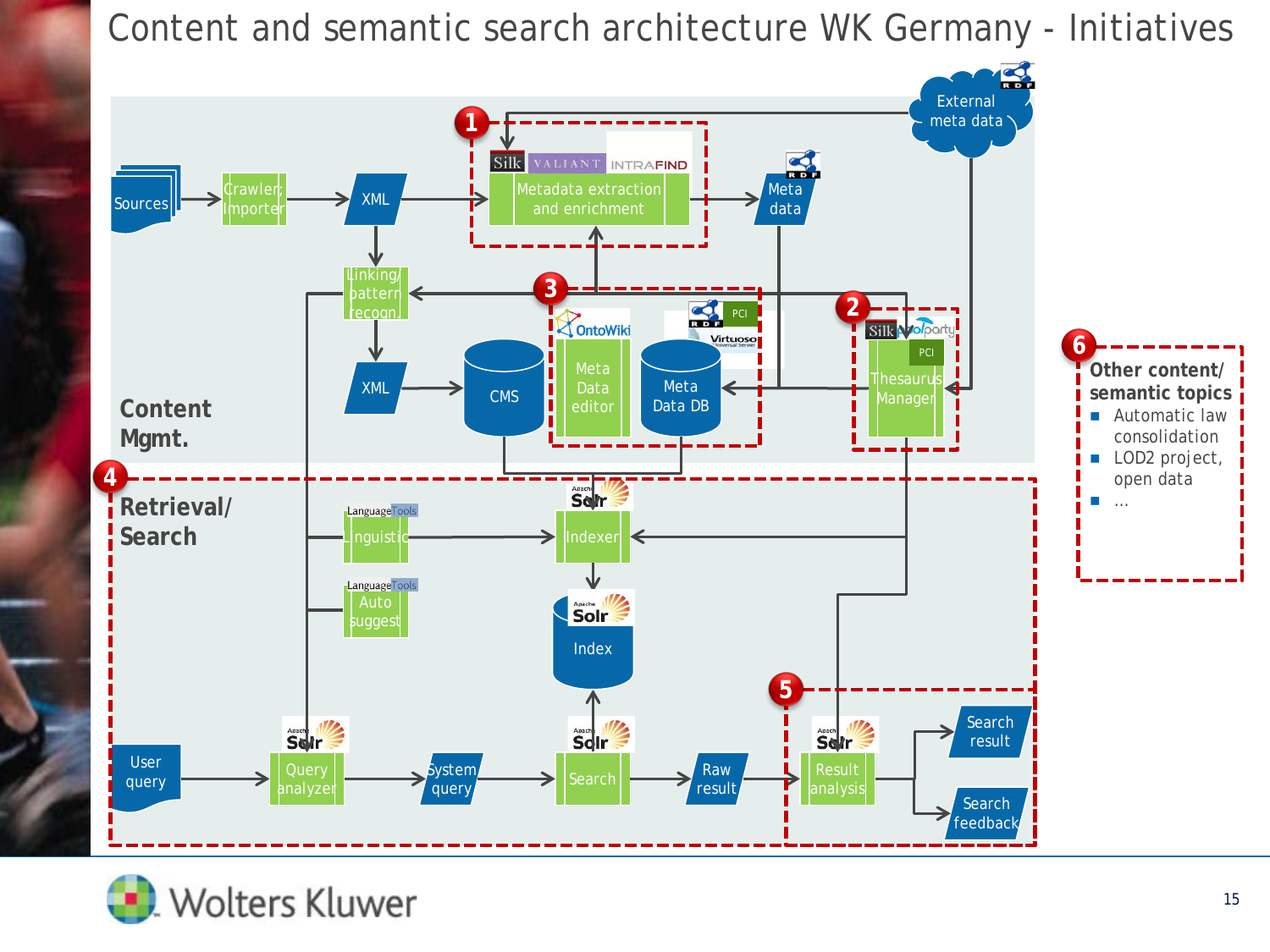#### Demo PO data and WKG data Add primary source reference as linked data

|                   | Cellar Integration Application Help           |                          |                                                                                                                                              |                      |           |               |                         |                                                                                                                                                                                                                                                                                                                                             |                      |                |  |
|-------------------|-----------------------------------------------|--------------------------|----------------------------------------------------------------------------------------------------------------------------------------------|----------------------|-----------|---------------|-------------------------|---------------------------------------------------------------------------------------------------------------------------------------------------------------------------------------------------------------------------------------------------------------------------------------------------------------------------------------------|----------------------|----------------|--|
|                   |                                               | Lang                     | Full Text (cellar only):                                                                                                                     | Title:               |           |               |                         | Arbeitsrecht Thesaurus                                                                                                                                                                                                                                                                                                                      |                      |                |  |
|                   |                                               | $de \rightarrow$         | cellar only                                                                                                                                  | titles, abbrev, etc. |           | start date    | 画)<br>end date          | 亜<br>Besteuerung                                                                                                                                                                                                                                                                                                                            |                      |                |  |
|                   |                                               |                          |                                                                                                                                              |                      |           |               |                         |                                                                                                                                                                                                                                                                                                                                             |                      |                |  |
|                   |                                               | Search WKD               |                                                                                                                                              |                      |           |               |                         |                                                                                                                                                                                                                                                                                                                                             | <b>Search Cellar</b> |                |  |
|                   |                                               |                          |                                                                                                                                              |                      |           |               |                         |                                                                                                                                                                                                                                                                                                                                             |                      |                |  |
|                   | <b>WKD Documents</b>                          |                          |                                                                                                                                              |                      |           |               | <b>Cellar Documents</b> |                                                                                                                                                                                                                                                                                                                                             |                      |                |  |
| <b>ISSUED</b>     | TITLE                                         |                          |                                                                                                                                              |                      | RELATED ( | <b>ISSUED</b> | <b>TITLE</b>            |                                                                                                                                                                                                                                                                                                                                             |                      | <b>RELATED</b> |  |
|                   | wirtschaftlichen Interessenvereinigung (EWIV) |                          | 1985-07-25 Verordnung (EWG) Nr. 2137/85 über die Schaffung einer Europäischen                                                                |                      | (1)       | 1989-10-04    |                         | 90/197/EWG: Entscheidung der Kommission vom 4. Oktober 1989 über eine<br>durch die Erstattung besonderer Steuerabgaben oder steuerähnlicher<br>Abgaben finanzierte Beihilfe an die Viehhaltungsbetriebe mit<br>Getreideerzeugung in Frankreich (Nur der französische Text ist verbindlich)                                                  |                      |                |  |
|                   |                                               |                          |                                                                                                                                              |                      |           | 1993-07-22    |                         | 93/454/EWG, Euratom: Entscheidung der Kommission vom 22. Juli 1993 zur<br>Festlegung der Definition der Produktionssteuern und Einfuhrabgaben im<br>Zusammenhang mit der Anwendung von Artikel 1 der Richtlinie 89/130/EWG,<br>Euratom des Rates zur Harmonisierung der Erfassung des<br>Bruttosozialprodukts zu Marktpreisen               |                      | $\mathbf{X}$   |  |
|                   |                                               |                          |                                                                                                                                              |                      |           | 1993-10-04    |                         | 93/570/EWG, Euratom: Entscheidung der Kommission vom 4. Oktober 1993<br>bezüglich der Abgrenzung der "sonstigen Produktionssteuern" von den<br>"Vorleistungen" im Zusammenhang mit der Anwendung von Artikel 1 der<br>Richtlinie 89/130/EWG, Euratom des Rates zur Harmonisierung der<br>Erfassung des Bruttosozialprodukts zu Marktpreisen |                      |                |  |
|                   |                                               |                          |                                                                                                                                              |                      |           | 1993-11-22    |                         | Verordnung (Euratom, EGKS, EG) Nr. 3606/93 des Rates vom 22. November<br>1993 zur Änderung der Verordnung (EWG, Euratom, EGKS) Nr. 260/68 zur<br>Festlegung der Bestimmungen und des Verfahrens für die Erhebung der<br><u> Okazia alian akan dan Essainbaran Okazia akan Azia</u>                                                          |                      | $\mathbf{x}$   |  |
|                   |                                               |                          |                                                                                                                                              |                      |           |               |                         |                                                                                                                                                                                                                                                                                                                                             |                      |                |  |
|                   | WKD Document Law Fragments                    |                          |                                                                                                                                              |                      |           |               |                         |                                                                                                                                                                                                                                                                                                                                             |                      |                |  |
| <b>DETAIL</b>     | VALUE                                         |                          |                                                                                                                                              |                      |           |               |                         |                                                                                                                                                                                                                                                                                                                                             |                      |                |  |
| Title:            |                                               |                          | Verordnung (EWG) Nr. 2137/85 über die Schaffung einer Europäischen wirtschaftlichen Interessenvereinigung (EWIV)                             |                      |           |               |                         |                                                                                                                                                                                                                                                                                                                                             |                      |                |  |
| Abbrev:           | EWG-V 2137/85                                 |                          |                                                                                                                                              |                      |           |               |                         |                                                                                                                                                                                                                                                                                                                                             |                      |                |  |
| Short Title:      |                                               |                          | Verordnung (EWG) Nr. 2137/85 des Rates vom 25. Juli 1985 über die Schaffung einer Europäischen wirtschaftlichen Interessenvereinigung (EWIV) |                      |           |               |                         |                                                                                                                                                                                                                                                                                                                                             |                      |                |  |
| Issued:           | 1985-07-25                                    |                          |                                                                                                                                              |                      |           |               |                         |                                                                                                                                                                                                                                                                                                                                             |                      |                |  |
| URL:              |                                               |                          | http://resource.wolterskluwer.de/legislation/eu_v-2137-1985-ewg                                                                              |                      |           |               |                         |                                                                                                                                                                                                                                                                                                                                             |                      |                |  |
| primary<br>source | <b>Text ist verbindlich)</b>                  |                          |                                                                                                                                              |                      |           |               |                         | 86/519/EWG: Entscheidung der Kommission vom 20. Oktober 1986 zur Verbesserung der Effizienz der Agrarstruktur in Griechenland gemäß Verordnung (EWG) Nr. 797/85 des Rates (Nur der griechische                                                                                                                                              |                      |                |  |
| Subject           |                                               |                          | Ausscheiden aus einem anderen Grund als dem der Abtretung seiner Rechte                                                                      |                      |           |               |                         |                                                                                                                                                                                                                                                                                                                                             |                      |                |  |
| Subject           |                                               |                          | Gründung der europäischen wirtschaftlichen Interessenvereinigungen                                                                           |                      |           |               |                         |                                                                                                                                                                                                                                                                                                                                             |                      |                |  |
|                   |                                               | <b>Contract Contract</b> | and a series of the contract and a series                                                                                                    |                      |           |               |                         |                                                                                                                                                                                                                                                                                                                                             |                      |                |  |



 $\frac{1}{\sqrt{2}}$ 

 $\mathcal{U} \oplus$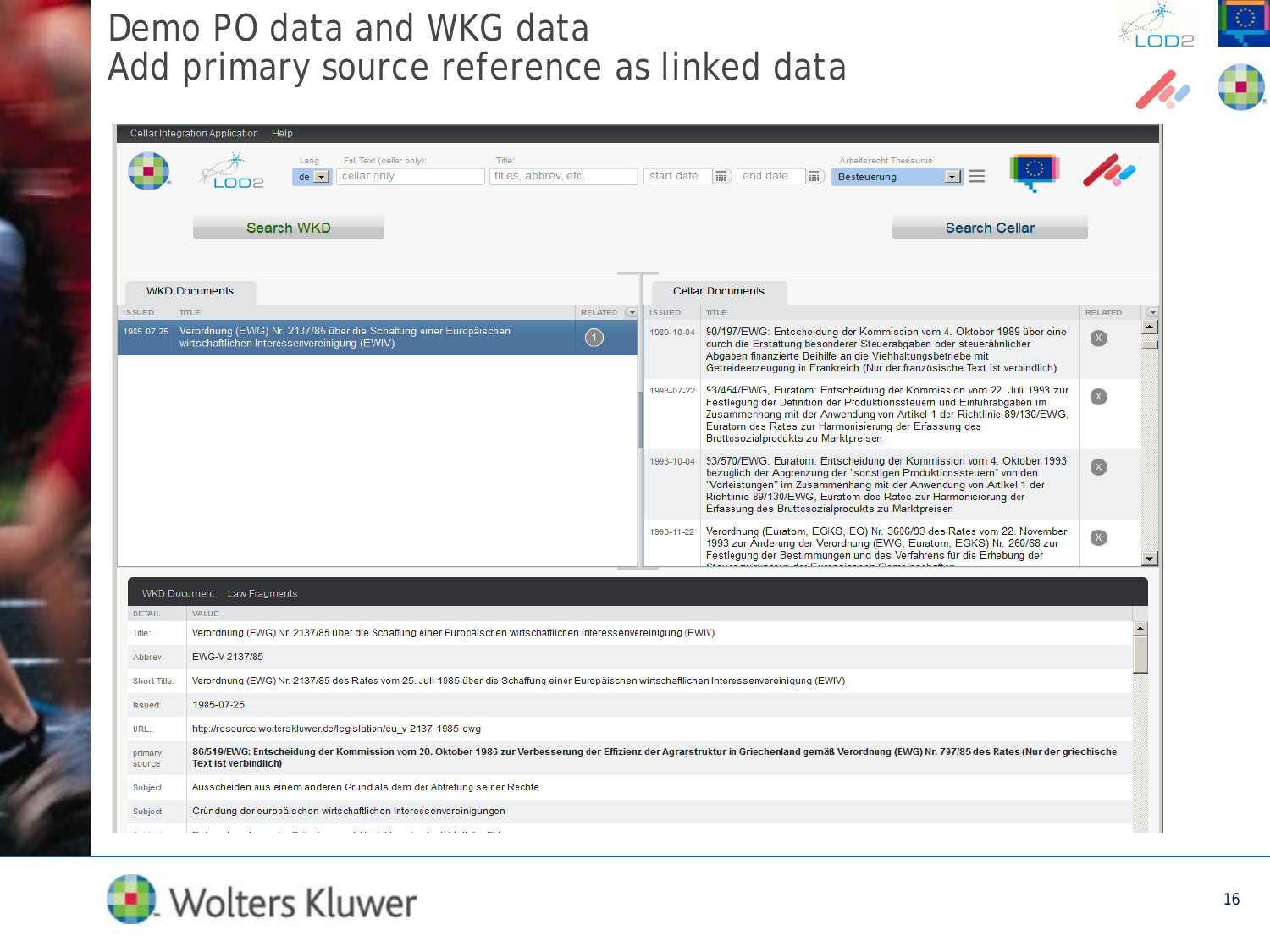## Employment Scenario Dashboard for Applicant

(always comparing the current location with the one across border in a single widget)



|                       | Job search widget          | Prospective Income calc                | <b>Average retirement</b><br>provisions |
|-----------------------|----------------------------|----------------------------------------|-----------------------------------------|
| Job                   |                            |                                        |                                         |
| <b>View</b>           | Future job trends          | <b>Specific national</b><br>regulation | No. fellow countrymen<br>in area        |
|                       |                            |                                        |                                         |
|                       | <b>Density of cultural</b> |                                        |                                         |
| <b>Feelgood</b>       | events                     | Coverage of day-care                   | <b>Crime Rate</b>                       |
| factor<br><b>View</b> |                            |                                        |                                         |
| <b>Location</b>       | Public transport widget    | Average cost of living                 | Tax calculator for travel               |

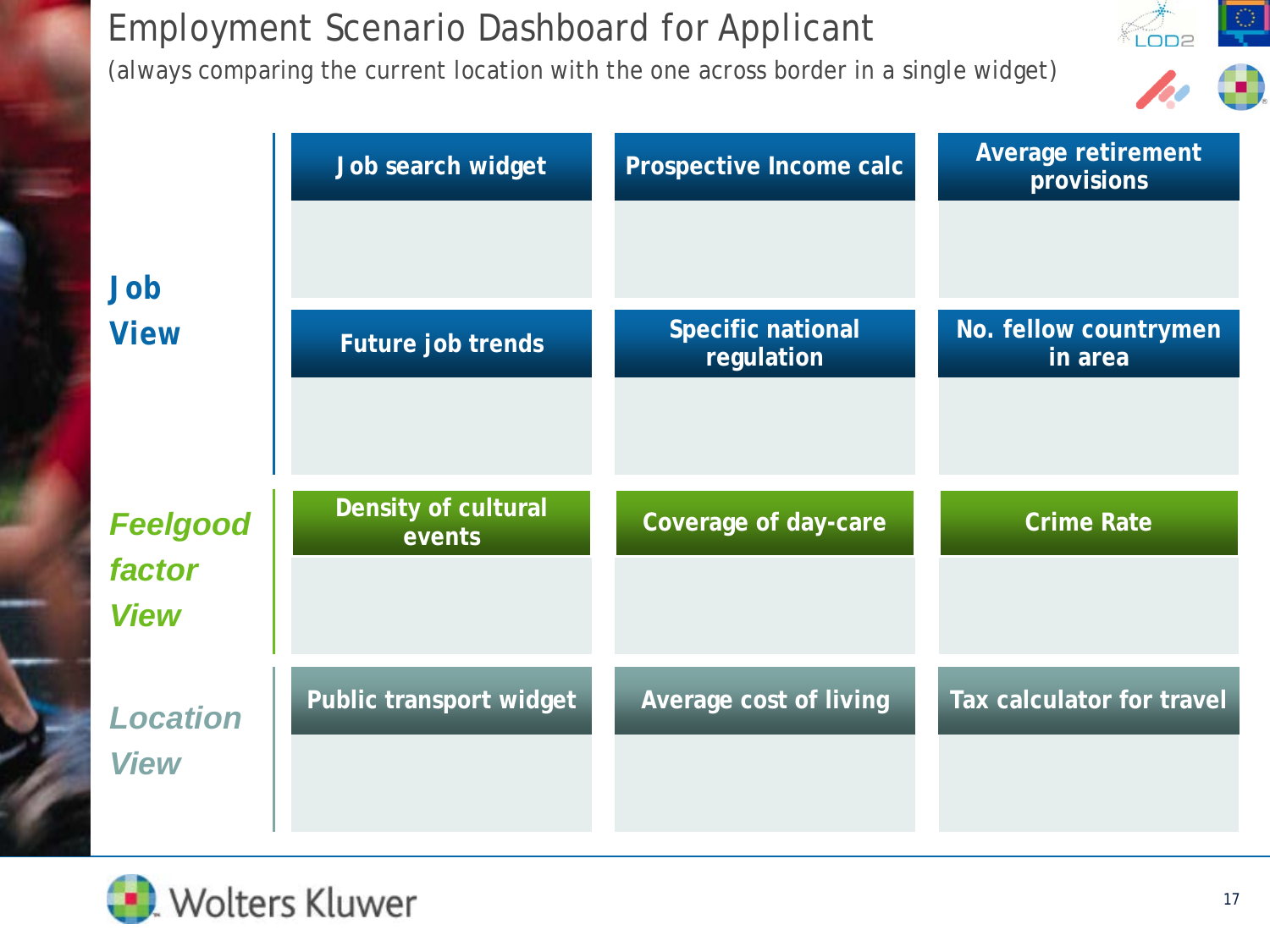#### Summary and Outlook

- **Semantic Web** technologies and Linked Data are an **enabler for innovative information products** and services
- **OGD** serves as an important **incubator and active player** in the evolving data economy
- Stronger **collaboration** between industry, administration and research is required to accelerate current developments in a complex global environment
- **Wolters Kluwer** is willing and able to **contribute** to these efforts and is already actively extending its activities and its networks within these communities
- Responsibilities and issues around **governance and licensing** of data must be solved for a broader uptake of these technologies and data